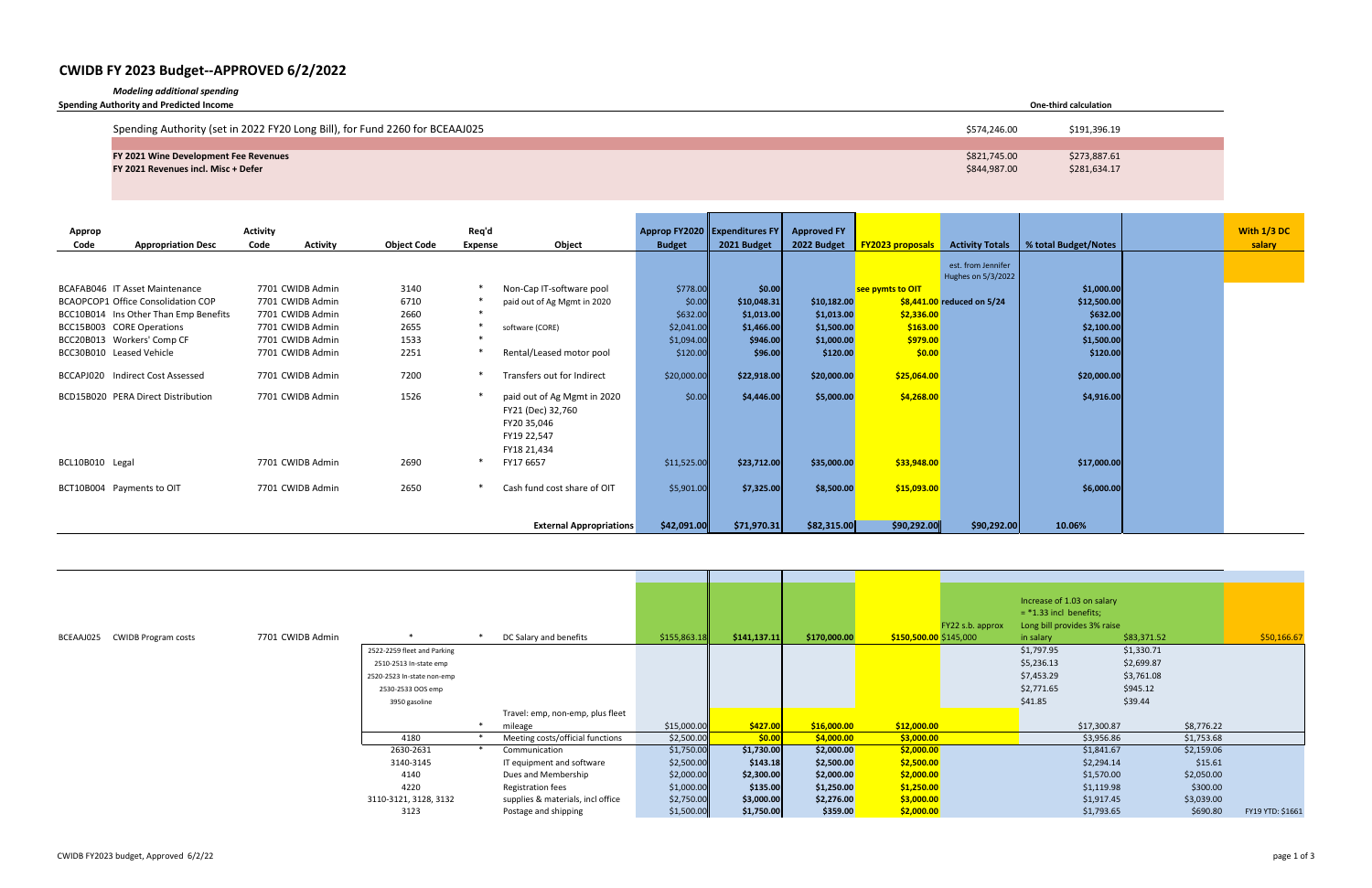| BCEAAJ025 CWIDB Program costs        | 7701 CWIDB Admin             |                                                                   |                           |                    |                           |                           | \$178,250.00                     | 19.86%                                                                                       |        |              |
|--------------------------------------|------------------------------|-------------------------------------------------------------------|---------------------------|--------------------|---------------------------|---------------------------|----------------------------------|----------------------------------------------------------------------------------------------|--------|--------------|
|                                      |                              |                                                                   |                           |                    |                           |                           |                                  |                                                                                              |        |              |
|                                      |                              | <b>Total CWIDB Admin, 7701</b>                                    |                           |                    | \$222,592.60 \$282,700.00 | \$268,542.00              | \$268,542.00                     | 29.92%                                                                                       | 18.74% | \$168,208.67 |
|                                      |                              |                                                                   |                           |                    |                           |                           |                                  |                                                                                              |        |              |
| BCEAAJ025 CWIDB Program costs        | 7702 Wine Research<br>$\ast$ | <b>CSU Viticulture Research</b>                                   | \$230,000.00              | \$219,984.20       | \$248,138.00              | \$255,125.00              |                                  | includes salaries for APV<br>project                                                         |        |              |
|                                      | $\ast$                       | <b>Consumer Survey</b>                                            | \$18,000.00               | \$8,475.00         | \$9,000.00                | \$9,000.00                |                                  |                                                                                              |        |              |
|                                      |                              |                                                                   |                           |                    |                           |                           |                                  |                                                                                              |        |              |
|                                      |                              | SCBG projects<br>Phylloxera                                       | \$0.00<br>\$0.00          |                    |                           |                           |                                  |                                                                                              |        |              |
|                                      |                              |                                                                   |                           |                    |                           |                           |                                  |                                                                                              |        |              |
|                                      |                              | <b>Economic Impact Study</b>                                      | \$0.00                    | \$20,000.00        | \$0.00                    | \$0.00                    |                                  |                                                                                              |        |              |
|                                      |                              | Phylloxera education (seminar,<br>web site, etc.)                 | \$0.00                    |                    |                           |                           |                                  |                                                                                              |        |              |
|                                      |                              |                                                                   |                           |                    |                           |                           |                                  |                                                                                              |        |              |
| <b>BCEAAJ025 CWIDB Program costs</b> | 7702 Wine Research           |                                                                   |                           |                    |                           | \$264,125.00              | \$264,125.00                     | 29.42%                                                                                       |        |              |
|                                      |                              |                                                                   |                           |                    |                           |                           |                                  |                                                                                              |        |              |
| BCEAAJ025 CWIDB Program costs        | 7703 Wine Mkt & Adv          | Cultivator (new spending for FY20)                                | \$193,000.00              | \$156,540.00       | \$171,000.00              | \$191,500.00              |                                  |                                                                                              |        |              |
|                                      |                              | Brochure printing and fulfillment                                 | \$15,000.00               | \$0.00             | \$15,000.00               | \$2,000.00                |                                  | Mktg team rec: cut the brochure compeltely                                                   |        |              |
|                                      |                              | <b>Supplies and Materials</b><br><b>Personal Services</b>         | \$2,000.00<br>\$0.00      | \$0.00<br>\$696.00 |                           | \$2,000.00<br>\$0.00      |                                  | point of sale, SWAG<br>match for John Fielder photography, Jan. 2021-Jan. 2022; app. 10/8/20 |        |              |
|                                      |                              |                                                                   |                           |                    |                           |                           |                                  |                                                                                              |        |              |
|                                      |                              |                                                                   |                           |                    |                           |                           |                                  | according to FY22 rules,<br>this match would get us a                                        |        |              |
|                                      |                              | CTO Statewide Mktg Grant Match                                    |                           |                    | \$25,000.00               | \$0.00                    |                                  | \$40,000 grant                                                                               |        |              |
|                                      |                              |                                                                   |                           |                    |                           |                           |                                  | Compression pay inc of                                                                       |        |              |
|                                      |                              |                                                                   |                           |                    |                           |                           |                                  | 1.0819% for remainder of                                                                     |        |              |
|                                      |                              |                                                                   |                           |                    |                           |                           |                                  | FY2022. Increase of 1.03<br>on salary for FY2023,                                            |        |              |
|                                      |                              | <b>KS Salary and Benefits</b>                                     | \$50,000.00               | \$49,583.00        | \$55,000.00               |                           |                                  | \$54,500.00 FY2022 S.b. \$50,000 +approx \$21,000 benefits                                   |        |              |
| BCEAAJ025 CWIDB Program costs        | 7703 Wine Mkt & Adv          |                                                                   |                           |                    |                           |                           | \$250,000.00 \$206,819.00 23.04% |                                                                                              |        |              |
|                                      |                              |                                                                   |                           |                    |                           |                           |                                  |                                                                                              |        |              |
| BCEAAJ025 CWIDB Program costs        | 7704 Wine Events & PR        | Media trip                                                        | \$19,000.00               | \$0.00             | \$10,000.00               | \$15,000.00               |                                  | \$20,000.00                                                                                  |        |              |
|                                      |                              | Governor's Cup Competition                                        | \$23,000.00               | \$0.00             | \$25,000.00               | \$25,000.00               |                                  | \$25,000.00                                                                                  |        |              |
|                                      |                              | <b>Governor's Cup Case Tasting</b><br>Trade and Media tasting(s?) | \$0.00<br>\$0.00          | \$0.00             | \$10,000.00               | \$10,000.00<br>\$5,000.00 |                                  | \$10,000.00                                                                                  |        |              |
|                                      |                              | Slow Food Nation                                                  | \$0.00                    |                    |                           |                           |                                  |                                                                                              |        |              |
|                                      |                              | <b>Taste of Vail</b>                                              | \$0.00                    |                    | \$5,000.00                | \$2,000.00                |                                  |                                                                                              |        |              |
| BCEAAJ025 CWIDB Program costs        | 7704 Wine Events & PR        |                                                                   |                           |                    |                           | \$57,000.00               |                                  |                                                                                              |        |              |
|                                      |                              | Total Mkt and Events (7703+7704)                                  |                           |                    |                           | \$307,000.00              | \$307,000.00                     | 34.20%                                                                                       | 39.79% | \$357,166.67 |
|                                      |                              |                                                                   |                           |                    |                           |                           |                                  |                                                                                              |        |              |
|                                      |                              | <b>Business Development</b><br><b>Quality Projects (Videos)</b>   | \$0.00<br>\$0.00          |                    | \$5,000.00<br>\$15,000.00 |                           |                                  |                                                                                              |        |              |
|                                      |                              |                                                                   |                           |                    |                           |                           |                                  | <b>SCBG funding ends Sept</b>                                                                |        |              |
|                                      |                              | <b>Vit Extension Specialist</b><br>VinCO Sponsorship              | \$15,000.00<br>\$5,000.00 | \$12,837.00        | \$50,000.00               | \$50,000.00<br>\$5,000.00 |                                  | 2022                                                                                         |        |              |
|                                      |                              | SCBG: hybrid cultivar camps matching funds                        |                           | \$18,000.00        | \$5,000.00<br>\$2,000.00  | \$3,000.00                |                                  |                                                                                              |        |              |
|                                      |                              | <b>Phillips-Rhodes Grant</b>                                      |                           | \$0.00             |                           | \$0.00                    |                                  |                                                                                              |        |              |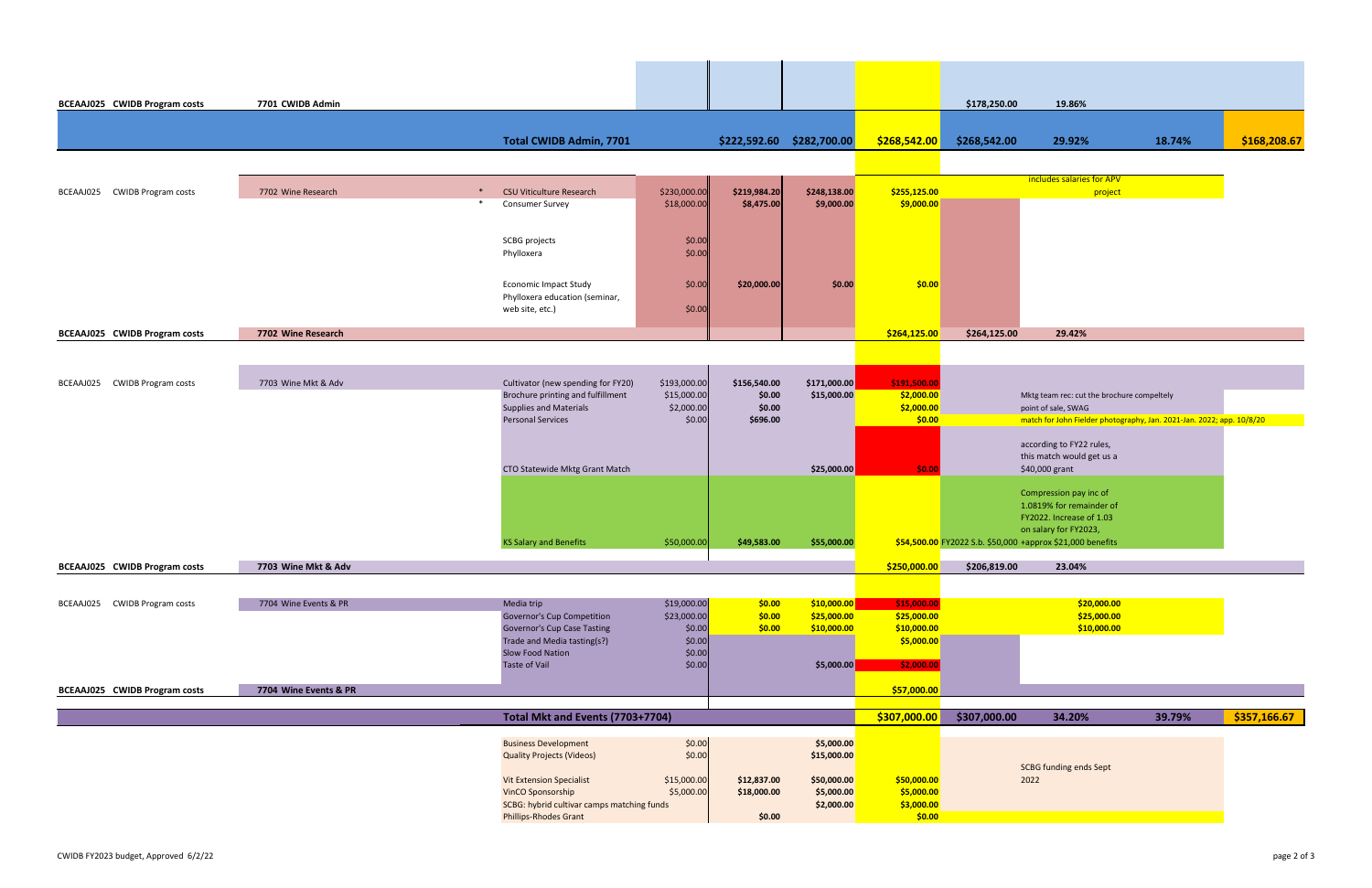| BCEAAJ025 CWIDB Program costs | 7705 Wine Quality                                                  | <b>Quality Assessment</b>                        | \$58,000.00  | \$58,000.00                          | 6.46%  |         |              |
|-------------------------------|--------------------------------------------------------------------|--------------------------------------------------|--------------|--------------------------------------|--------|---------|--------------|
|                               |                                                                    |                                                  |              |                                      |        |         |              |
|                               |                                                                    | Total Resch & Develop + Qual (7702+7705)         | \$322,125.00 | \$322,125.00                         | 35.88% | 41.47%  | \$372,291.67 |
|                               |                                                                    |                                                  |              |                                      |        |         |              |
|                               | <b>Total Internal Appropriation: CWIDB Program costs BCEAAJ025</b> |                                                  | \$807,375.00 |                                      |        |         |              |
|                               |                                                                    |                                                  |              |                                      |        |         |              |
|                               | <b>Total Fund 2260</b>                                             | Internal and External Appropriations             |              |                                      |        |         | \$897,667.00 |
|                               |                                                                    |                                                  |              | \$897,667.00 Wine Dev Fee + Misc Rev |        | 106.23% |              |
|                               |                                                                    | <b>Total Salary and Benefits</b><br>\$190,720.11 |              |                                      | 21.25% |         |              |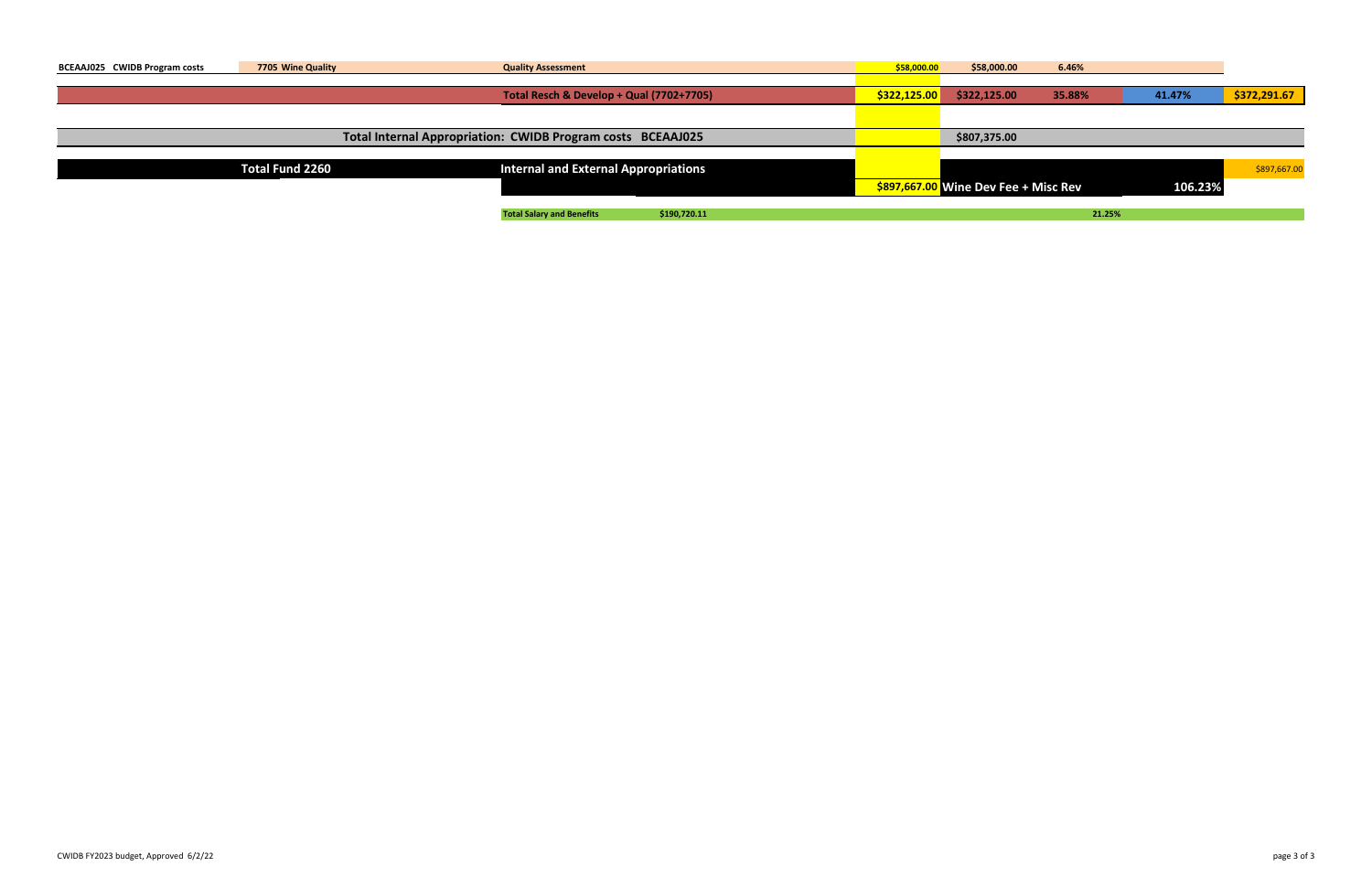#### **CWIDB FY 2023 Proposed Cultivator Budget**

RFP in 2019, contract renewed FY2020

| <b>PRIORITIES/TASKS</b>                                                                       | <b>Cultivator</b><br><b>Budget</b><br>Contract<br><b>Year 2020</b> | <b>Cultivator Cultivator</b><br><b>Budget</b><br>Contract<br>Year 2021 Year 2022 | <b>Budget</b><br>Contract | Proposed<br><b>Cultivator</b><br><b>Budget</b><br><b>Contract Year</b><br>2023 | <b>Cummulative</b><br>Total for Life of<br>Contract | <b>Comments</b>                                                                                                                                    | monthly fee or<br>date due |
|-----------------------------------------------------------------------------------------------|--------------------------------------------------------------------|----------------------------------------------------------------------------------|---------------------------|--------------------------------------------------------------------------------|-----------------------------------------------------|----------------------------------------------------------------------------------------------------------------------------------------------------|----------------------------|
|                                                                                               |                                                                    |                                                                                  |                           |                                                                                |                                                     |                                                                                                                                                    |                            |
| Deep Dig and Branding Work                                                                    | \$25,000                                                           | \$25,000                                                                         | \$0                       | \$0                                                                            |                                                     |                                                                                                                                                    |                            |
| <b>Governor's Cup Promotion &amp; Marketing</b><br>(not event production costs)               | \$10,000                                                           | \$10,000                                                                         | \$10,000                  | \$12,500                                                                       |                                                     | Plan to use same creative with minor<br>updates, but some new displays will<br>likely need to be created. Does this<br>include media sponsorships? |                            |
| <b>Rack Card/Brochure</b>                                                                     | under<br>branding                                                  |                                                                                  | \$5,000                   | \$0                                                                            |                                                     | CWIDB opted to cut the 2022/2023<br>brochure                                                                                                       |                            |
| Agency Fees and Misc design work<br>Logo refresh                                              | \$5,000                                                            | \$5,000                                                                          | \$19,000                  | \$20,000<br>\$3,000                                                            |                                                     | updating graphics, copy, and any<br>additional updates for advertising.                                                                            |                            |
| <b>Website Design and Digital Maintenance</b><br>Activities map on website<br>Quiz on websiet | \$15,000                                                           | \$23,000                                                                         | \$15,000                  | \$15,000<br>\$0<br>\$0                                                         |                                                     |                                                                                                                                                    |                            |
| <b>Agency Account Management &amp; Planning</b>                                               | \$6,000                                                            | \$6,000                                                                          | \$6,000                   | \$7,200                                                                        |                                                     |                                                                                                                                                    |                            |
| <b>POS and Collateral</b>                                                                     |                                                                    |                                                                                  |                           | \$5,000                                                                        |                                                     | agency fees; materials add'l                                                                                                                       |                            |
| Media trip                                                                                    | \$0                                                                | \$0                                                                              | \$0                       | \$0                                                                            |                                                     |                                                                                                                                                    |                            |
| <b>Photography and Asset Development</b>                                                      | \$10,000                                                           | \$0                                                                              | \$0                       | \$0                                                                            |                                                     |                                                                                                                                                    |                            |
| <b>Media Buys (Explore Communications)</b>                                                    | \$58,000                                                           | \$50,000                                                                         | \$52,000                  | \$52,800                                                                       |                                                     |                                                                                                                                                    |                            |
| <b>Media Buys (Cultivator)</b>                                                                |                                                                    |                                                                                  |                           | \$5,000                                                                        |                                                     | social media ads using Fielder photos                                                                                                              |                            |
| <b>Public Relations (Voca PR)</b><br><b>Promotional Events</b>                                | \$64,000<br>\$0                                                    | \$64,000                                                                         | \$64,000                  | \$66,000<br>\$5,000                                                            |                                                     | trade and media tasting(s?)                                                                                                                        |                            |
| <b>TOTAL Actual or PROPOSED BUDGET</b><br><b>CO Proud Recovery Grant</b>                      | \$193,000                                                          | \$183,000                                                                        | \$171,000<br>\$25,000     | \$191,500                                                                      | \$738,500<br>\$763,500                              |                                                                                                                                                    |                            |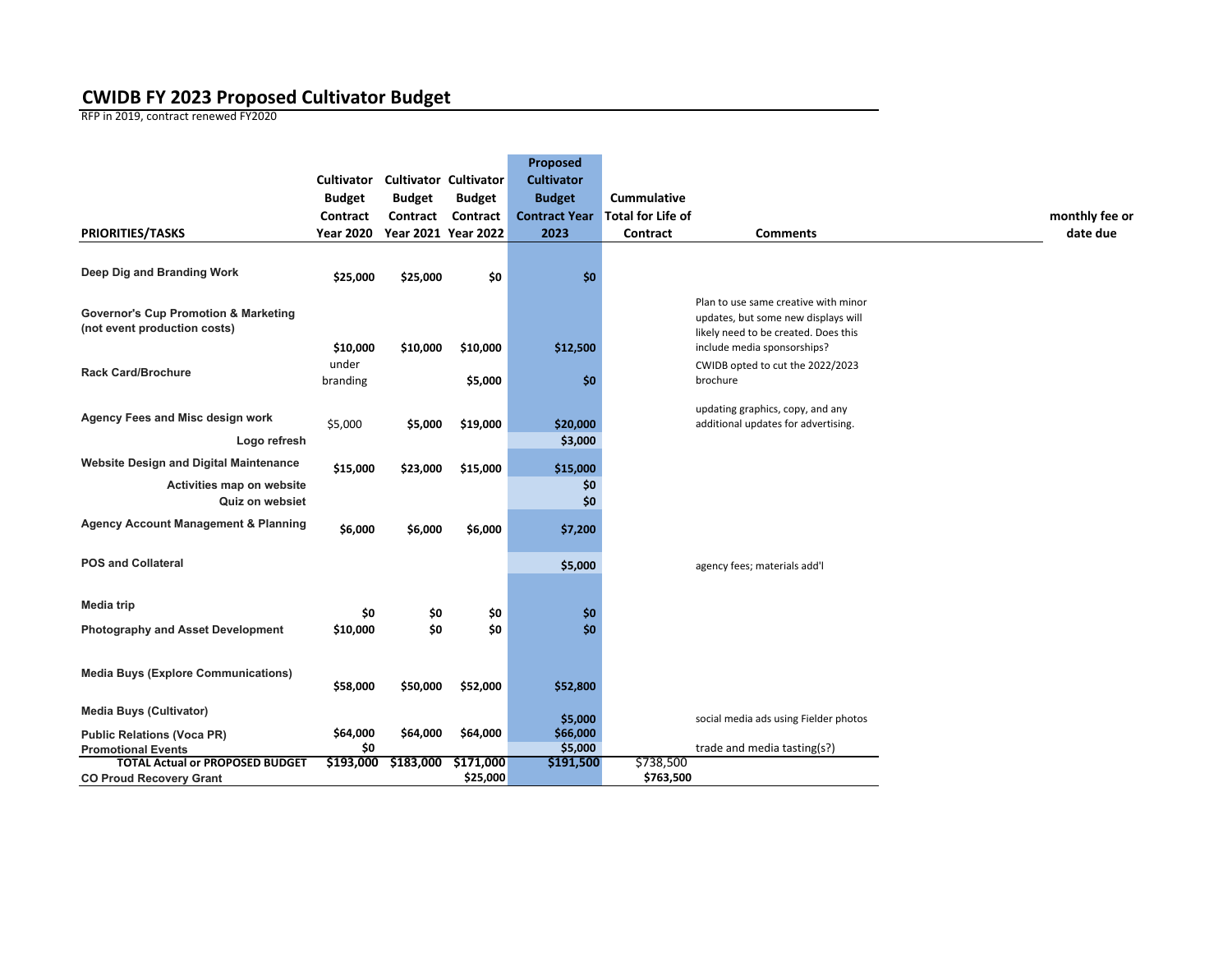## **PROJECT PROPOSAL**

July 1, 2022 – June 30, 2023

## **TITLE:**

CSU Viticulture and Enology Program for the Colorado Wine Industry

## **PRINCIPAL INVESTIGATORS**

Horst Caspari<sup>[1](#page-4-0)</sup>, Claudie Bertin<sup>2</sup>, Peter Bennett Goble<sup>3</sup>, Russ Schumacher<sup>3</sup>

## **JUSTIFICATION**

There are two major threats to the economic viability of the Colorado grape industry: grape phylloxera (*Daktulospheira vitifoliae*) and cold temperature damage. A lack of land suitable for grape production represents a serious limitation to the growth of the industry. The research in this project focuses on the two major threats and the limitations to vineyard expansion.

Grape phylloxera is an aphid-like insect that feeds on grape roots. Phylloxera is native to the northeastern United States and many American grape species are tolerant to phylloxera. However, the European grape (*Vitis vinifera*) has no tolerance and phylloxera feeding on roots will eventually kill the vines. The first recording of phylloxera in a commercial vineyard in Colorado occurred in August 2015. During a routine Grape Commodity Survey, personnel working for the Cooperative Agricultural Pest Survey (CAPS) found phylloxera on leaves of hybrid vines in Larimer county. In November 2016, CSU personnel assisting a grower in Mesa County discovered phylloxera on the roots of young *Vitis vinifera* vines. In subsequent surveys by CSU, phylloxera was discovered in 15 further vineyards in Mesa County, three vineyards in Delta County, and one vineyard in Montrose County. Also, aerial phylloxera was found in a second Front Range vineyard in 2018. Phylloxera has been found in vineyards planted with hybrid as well as *Vitis vinifera* cultivars. It is likely that in some vineyards phylloxera has been present for more than 10 years.

Phylloxera represents a major threat to the Colorado grape and wine industry. Vineyards in Mesa, Delta, and Montrose County produce >95 % of Colorado's grape crop. Since 2017, 83 % of new vineyards with *Vitis vinifera* cultivars have been planted using grafted vines. Severe cold damage in October 2020 has led to a significant removal of own-rooted *Vitis vinifera* vines during 2021. In some instances own-rooted vines were replaced with grafted *Vitis vinifera* vines while in other instances the replacement was with cold-hardy interspecific cultivars. And in some cases vines were replaced with other crops. Although the vineyard area planted with own-rooted *Vitis vinifera* cultivars is declining, about 60-70 % of the vineyards in Western Colorado remain planted with own-rooted vines of European cultivars, making them susceptible to phylloxera damage.

Initially, feeding of phylloxera on roots of susceptible grape vines leads to reduced vine vigor and lower yields. However, phylloxera feeding, in combination with fungal and bacterial infections of the damaged root system, will eventually kill the vines. While phyto-sanitary practices and insecticide applications can slow the spread of phylloxera, the long-term solution is the removal of own-rooted vines of cultivars that are not phylloxera tolerant (all *Vitis vinifera* and some hybrid cultivars) and then replanting with susceptible cultivars grafted to tolerant rootstocks or with

<span id="page-4-0"></span><sup>&</sup>lt;sup>1</sup>Department of Horticulture and Landscape Architecture

<sup>2</sup> Agricultural Experiment Station – Western Colorado Research Center

<sup>&</sup>lt;sup>3</sup>Department of Atmospheric Science

Colorado State University, Fort Collins, CO 80523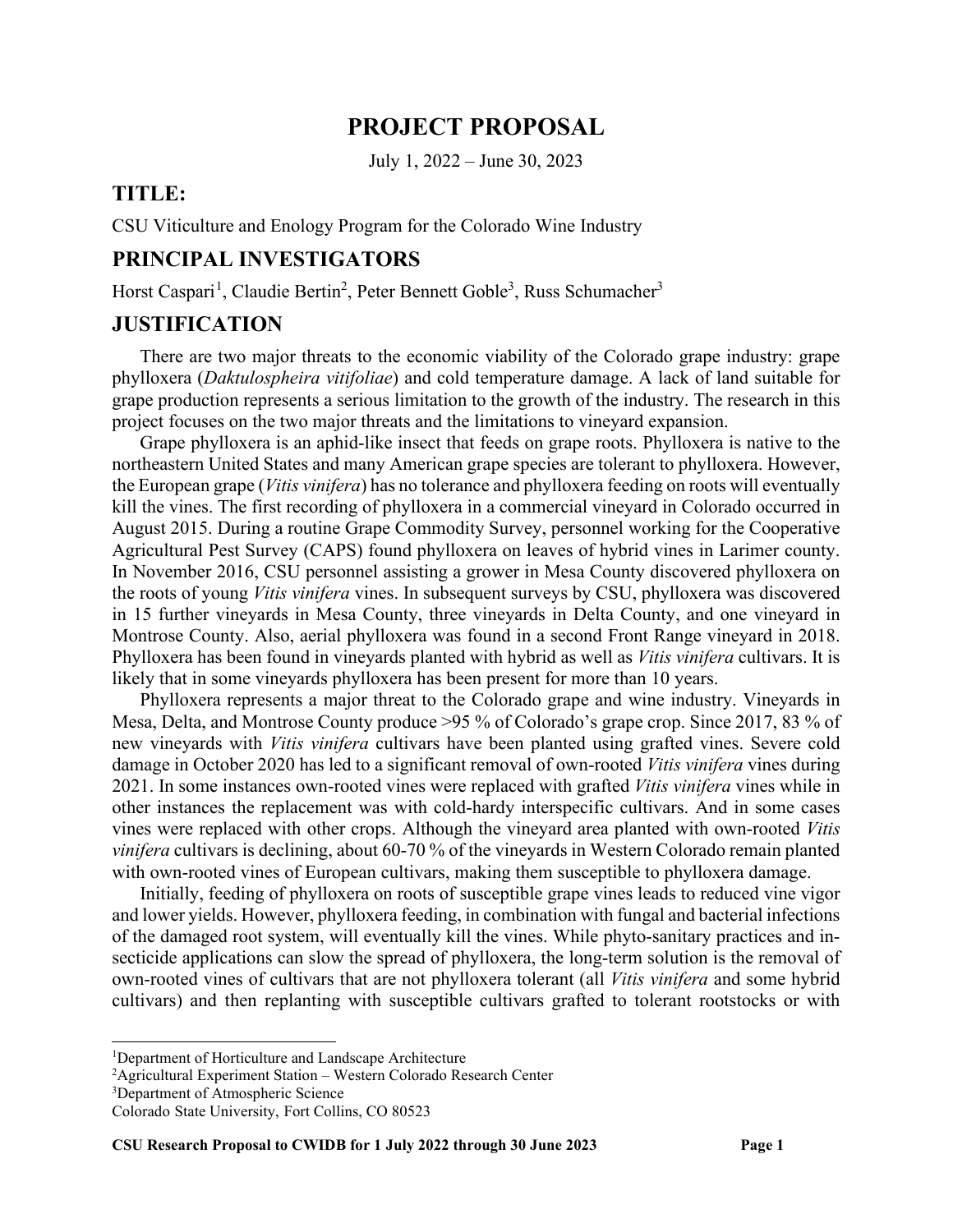tolerant hybrid cultivars. In fact, vines on about half of the more than 20 phylloxera-infected sites have been pulled and either replanted with grafted or hybrid grape vines. At least three vineyards have been converted to peach orchards.

While there is a large body of research on the performance of rootstocks in many grape growing areas around the world, there is very limited information for Colorado. Only two replicated rootstock studies have been conducted in Colorado prior to 2017. The first, using Chardonnay grafted to four different rootstocks, was planted at the Western Colorado Research Center – Orchard Mesa (WCRC-OM) in 1992/93. The second, planted in 2009 also at WCRC-OM, uses Viognier grafted to five different rootstocks. In spring 2017, a rootstock trial with Cabernet Sauvignon grafted to 11 different rootstocks was planted on a collaborating grower's site. A duplicate of this trial was added at a second collaborator's site in the spring of 2018. Another rootstock trial with Souzao grafted to 7 different rootstocks was planted at a third collaborator site in spring 2019. Still, more rootstock trials covering a range of cultivars and locations (soil types, climates) are needed so that local rootstock recommendations can be developed. Rootstock trials are long-term in nature; it will require at least 8 to 10 years before sound recommendations can be developed – even longer if there are years with significant cold damage like from the October 2020 event.

Three other rootstock-related questions are also being addressed: how to best manage the graft union; what is the best method for replanting; and what is the interaction between rootstock and irrigation inputs.

Other projects will focus on areas that were identified through industry-wide research surveys as having the highest priorities. A survey conducted by the Colorado Wine Industry Development Board (CWIDB) in March 2014 identified "responding to cold injury" and "variety selection" as the highest- ranked research priorities. Other areas identified by at least one-third of the participants included vine training/retraining, pruning practices, and irrigation techniques and related issues. For enology, the top priorities identified were, in descending order, microbial concerns and spoilage prevention, varietal wine profiles unique to Colorado, quality control, and winery best practices and procedures.

Similarly, in a follow-up survey in 2015, the two top-ranked responses on viticulture research priorities were "Suitability of grape varieties for Colorado (cropping reliability, cold hardiness)", and "Cold temperature injury mitigation and avoidance". When asked which topics were of greatest interest and/or benefit respondents identified "Varietal selection" as clear #1, followed by "Responding to cold damage" and "Site selection". In the most recent industry survey conducted by CSU Extension in 2019 "Varietal selection" and "Site selection" were ranked first and second with "Preventing cold damage" ranked ninth. Clearly those three topics are closely linked.

The current proposal builds on and expands the research efforts that have been underway since the original Four Corners Project. The proposal has both short-, medium-, and long-term components. Essential to the research is the infrastructure that has been build up over the past >30 years, both on Colorado State University Agricultural Experiment Stations and on grower cooperator sites. Many of the projects outlined below are interconnected such as cultivar trials and larger production blocks used as the source of bud wood for cold hardiness evaluations; larger production blocks used as the basis for studies on methods to increase cold hardiness, soil and irrigation management, bud break delay; and results from specific cold hardiness projects that provide information on acclimation/deacclimation of cultivars not previously tested.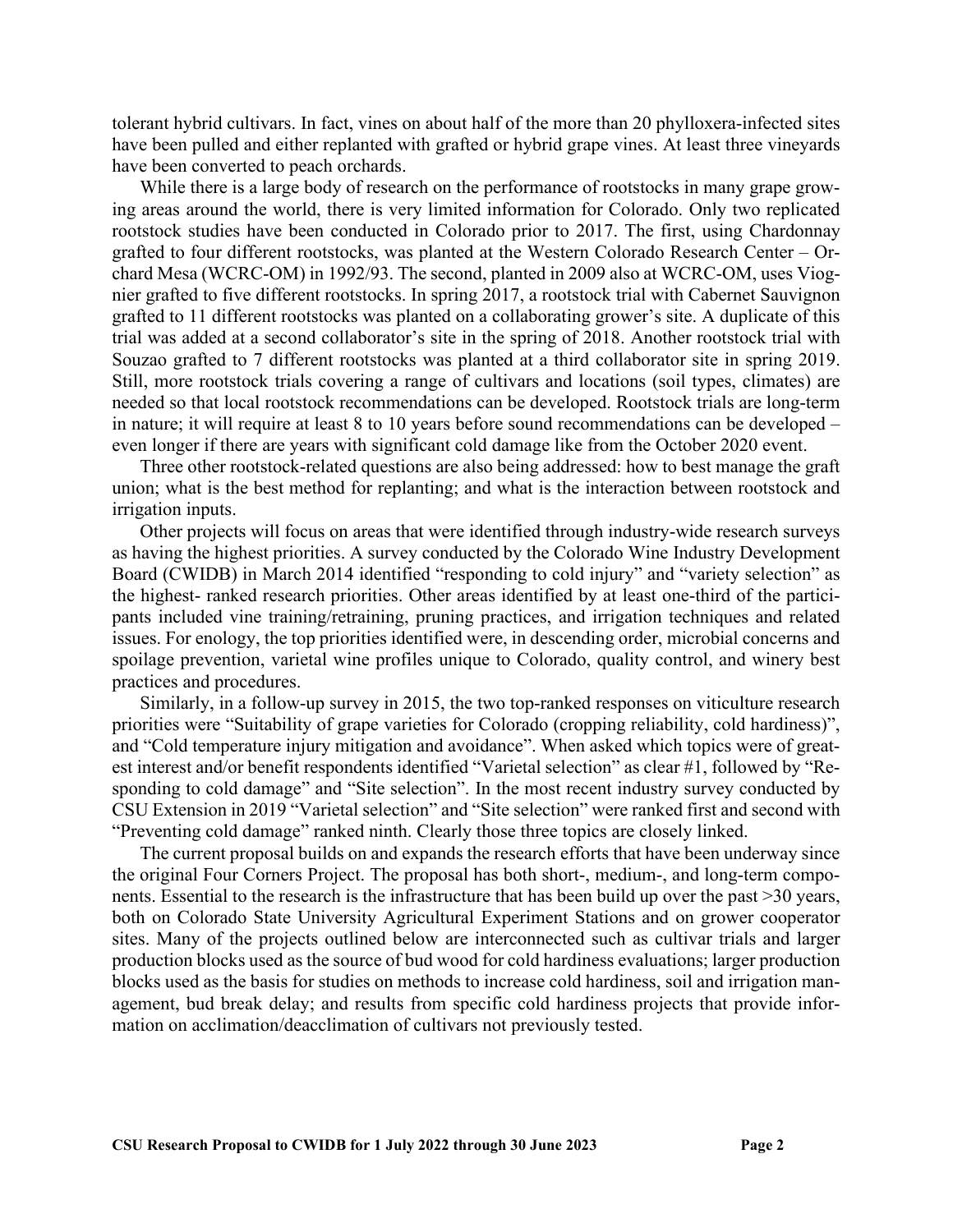### **RESEARCH PROGRAM**

#### **I. Cropping reliability**

The emphasis in this project is to develop techniques that reduce the risk of crop losses due to cold temperature injuries. Cold temperature injuries include damage caused by winter freezing injury as well as late-spring or early-autumn frosts that are the primary cause for Colorado's low and undependable yields. Grape growers repeatedly have identified research on grape cultivars suitable for Colorado's climate and responding to cold injury as the top two research priorities.

Research efforts to address the phylloxera crisis also falls into the category of cropping reliability. With phylloxera feeding on roots of *Vitis vinifera* cultivars the vine vigor declines, and with it the yield potential. Ultimately, dying and dead vines will need to be replanted with vines grafted to phylloxera tolerant rootstocks, or phylloxera tolerant cultivars. New rootstock trials covering a range of cultivars, soil types, and climates are required to develop rootstock recommendations for Colorado's growing conditions. Further projects investigate practices of how to protect the graft union against cold damage, options for replanting, and rootstock / irrigation interactions.

Cropping reliability can also be affected by crop load. Crop load effects can be both seasonal and multi-year. The rate at which fruit ripens is in part determined by crop load – high crop loads delay ripening while ripening is advanced with light crop loads. When high crop loads delay ripening until very late into the growing season or fruit is picked after a killing frost, then there is little or no post-harvest time for vines to accumulate carbohydrates into perennial tissues. Lack of carbohydrates may reduce cold hardiness and negatively impact regrowth the following spring. Impacts from a single year are generally minor but repeated over-cropping may reduce vine vigor and yield in the long run. In some instances Colorado grape growers have been unable to sell their grapes as fruit failed to fully ripen prior to a killing frost. Timely reductions of the crop load might have resulted in earlier ripening, and a fruit quality suitable for sale.

Examples of cultivars that generally ripen at the very end of Colorado's growing season include Cabernet Sauvignon and Chambourcin. In 2019, about 50 % of Cabernet Sauvignon and more than half of Chambourcin was picked after an unusually early killing frost on 11 October. Chambourcin now ranks  $9<sup>th</sup>$  or  $10<sup>th</sup>$  in planted area in the state. It is a very fruitful cultivar – we frequently observe 3 clusters on a shoot – capable of producing very high yields. The question of what crop loads can consistently ripen under the growing conditions of the Grand Valley is being investigated in a crop load study with Chambourcin.

#### *1. Grape cultivars and clones suited to Colorado's climatic conditions*

Since 2004 we have greatly expanded the number of cultivars under testing. The first-ever replicated cultivar trial in Delta County was planted at the Western Colorado Research Center (WCRC) Rogers Mesa site in 2004. This trial was expanded with new entries in 2008 as part of the USDA Multistate NE-1020 project (see below). Also in 2008 and as a part of NE-1020, 26 "new" cultivars were planted at the WCRC Orchard Mesa site. An additional replicated trial focusing on cold-hardy, resistant cultivars was established on a grower cooperator site in Fort Collins in 2013 to identify grape cultivars that can be grown successfully along the Front Range. And in 2014, a fourth trial focused on cold-hardy, resistant cultivars was established with a grower-cooperator in the Grand Valley. At the Rogers Mesa site the 2004 planting was removed in the spring of 2018, but we are continuing with the cold-hardy cultivars in the 2008 NE-1020 planting. While the NE-1020 ended in 2017, a continuation of this multi-state project was approved by NIFA for another five years (now called NE-1720).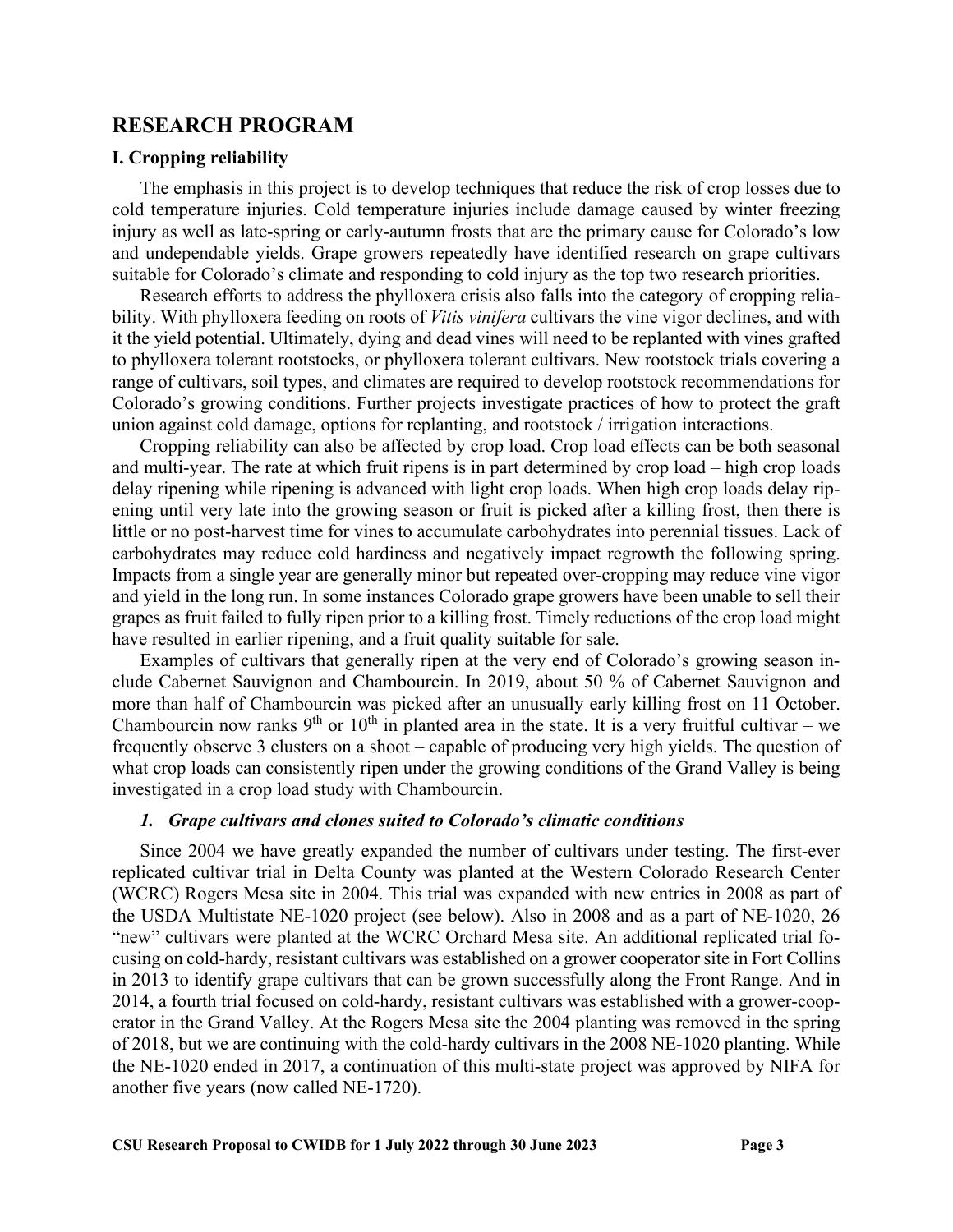• Multi-state evaluation of wine grape cultivars and clones.

This long-term (2017-2022), USDA multi-state research project (NE-1720) is the continuation of NE-1020 (2003-2017). The project tests the performance of clones of the major global cultivars and new or previously neglected wine grape cultivars in the different wine grape-growing regions within the U.S. and is a collaboration of more than 20 states. All participating states follow the same experimental protocol. In Colorado, 10 cultivars were established in 2008 at Rogers Mesa, and 26 cultivars at Orchard Mesa. Results have been presented annually at the joint WCHS / VinCO meetings, and are available on the WCRC Viticulture Webpage. Results from the 2015 through to 2021 seasons were also included in prior semi-annual and annual reports to the CWIDB.

Three poorly performing cultivars (Garnacha tinta, Tocai Friulano, Verdejo) were removed in winter 2020/21 from the trial at Orchard Mesa. Five new entries [Agria (synonym Turan), Arinto de Bucelas, Corvina Veronese, Sagrantino, Teroldego] grafted to rootstock SO4 were added in April 2021.

Three recent new cultivar releases from the breeding programs at the University of Udine and Institute of Applied Genetics, Udine, Italy, were planted in late April 2022. The three new entries are interspecific cultivars having good to very high tolerance to powdery mildew. The cultivars are Cabernet Volos (Cabernet Sauvignon x Kozma 20-3) grafted to SO4, and Fleurtai (Friulano x Kozma 20-3) and Soreli (Friulano x Kozma 20-3), both grafted to 101- 14. Although these cultivars were not planted within the same block where the NE-1720 trial is located, the same experimental protocols will be followed.

• Cultivar evaluation for Front Range locations, Fort Collins.

A new vineyard was established on a grower cooperator site in Fort Collins in 2013 to identify grape cultivars best suited along the Front Range. The first results for bud survival following extreme temperature events in early November 2014 and early January 2015 were presented at VinCO 2015.

A severe freeze event on 11 May 2015, when most cultivars were near or already past bud break, caused significant cold damage to emerging shoots and near 100 % crop loss. Many cold-damaged vines needed to be retrained during the 2015 growing season. Milder minimum temperatures during the 2015/16 dormant season resulted in no bud damage, and there were no late spring freezes. Fruit was harvested from all cultivars, and six varietal wines were produced. Dormant season cold damage was again minimal in 2016/17, but a series of late spring frosts caused damage to all cultivars, leading again to very low yields. Additionally, vine vigor at this site is much less than desired, contributing to the low yields.

Initial results were presented at VinCo 2017 and annual updates have been and will be included in reports to CWIDB. All vineyard work in 2022-2023 will again be carried out by a student intern from Colorado State University.

• Cold-hardy, resistant cultivars for the Grand Valley.

A new replicated cultivar trial was established in 2014 on a grower cooperator site near Clifton to identify grape cultivars that can be grown successfully in cold Grand Valley sites. The focus during 2015 following establishment was on vine training. All cultivars produced at least a small amount of fruit in 2016, and nine varietal and one blended wine was produced. All cultivars produced a crop in 2017, but yields were down on average by 23 % compared to 2016 while harvest was nine days earlier. Only Noiret and Traminette had higher yields in 2017 than 2016. Nine varietal wines and one blended wine were produced. Average yields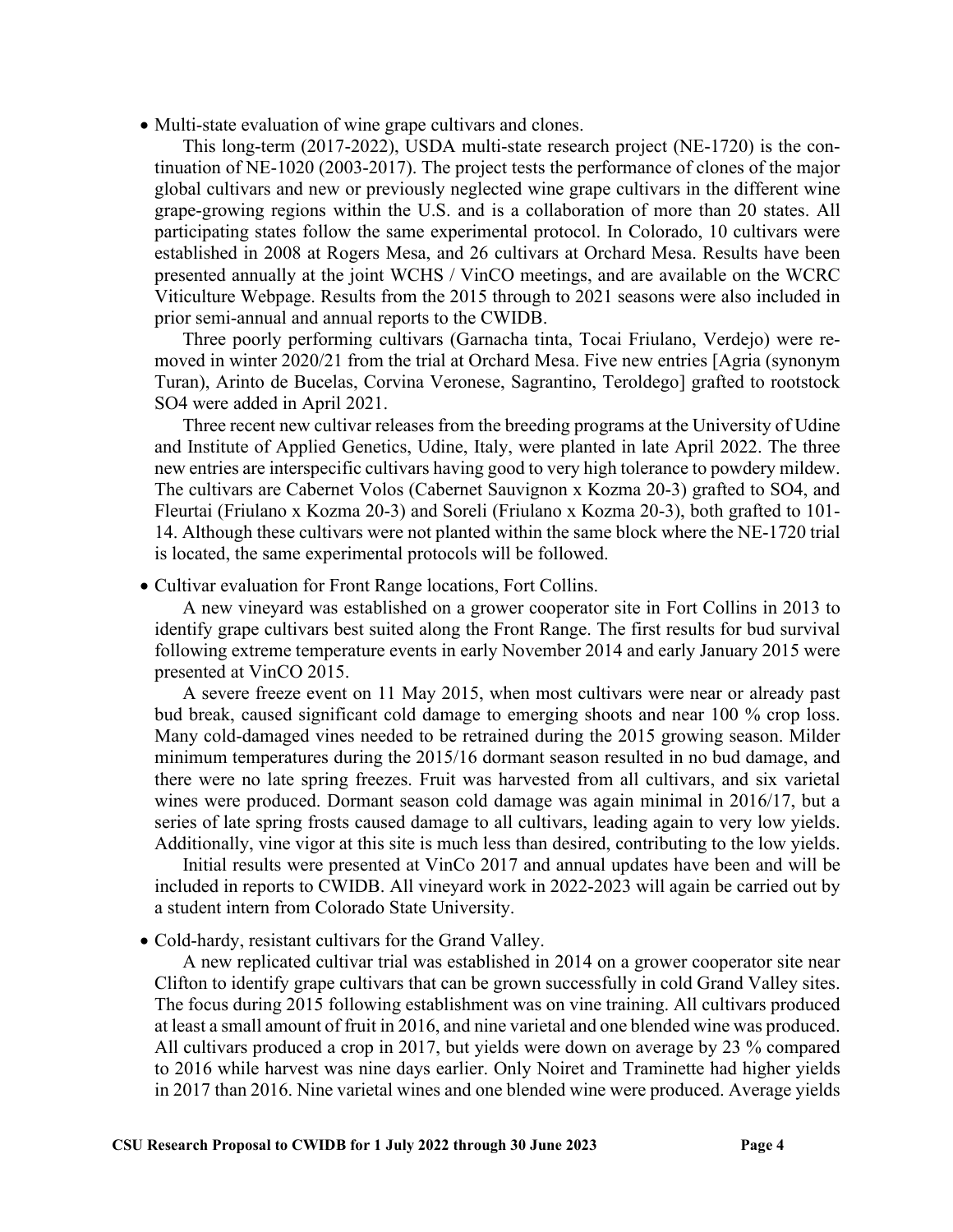in 2018 increased by nearly 3 ton/acre over 2017, and varietal wine was produced from all 12 cultivars. In 2019 yields were down >40 % over 2018. Again, 12 varietal wines were produced. Significant bud damage was found on Cayuga White, Chambourcin, and Traminette following a record low temperature event on 30 October 2019, illustrating the need to better understand acclimation and deacclimation pattern of not just *Vitis vinifera* cultivars but also the so-called cold hardy cultivars as well. Yields in 2020 were down 45 % on average for all cultivars except Vignoles (no change) and Arandell (102 % increase, albeit from a very low base). All cultivars with the exception of Arandell (85 %), Cayuga White (74 %), and Noiret (88 %) had more than 90 % primary bud survival following the record cold event in late October 2020. When considering secondary buds, all cultivars had >90 % fruitful buds.

Although bud damage from the October 2020 freeze event was minor and there were no further damaging cold events during the remainder of the 2020/21 dormant season, several cultivars had a high percentage of vine dieback in spring 2021. Eight cultivars produced a bigger crop in 2021 compared to 2020 while four cultivars yielded less. Surprising at this site is the frequency of dieback of St Vincent vines that has happened in 2017, 2018, 2019, and 2020. After eight years only 29 % of St Vincent vines are still alive.

#### *2. Mitigating damage from grape phylloxera*

#### • Interplanting of grafted vines.

Once vineyards planted with own-rooted *Vitis vinifera* cultivars become infested with phylloxera, vine vigor and productivity will start declining. It may take several years from the initial infection for symptoms to appear. Currently it is not known how fast phylloxera spreads throughout a vineyard following initial infestation under Colorado conditions. Based on experiences in other areas of the world it is reasonable to assume that it will take at least 5-10 years from infestation before vine productivity has declined to such a low level that it requires replanting. Generally at this point, vines are pulled in fall shortly after harvest, then the vineyard is prepared for replanting with grafted or phylloxera-tolerant cultivars the next spring. With this approach, similar to a newly planted vineyard, the first crop is expected in year 3. Another option, however, is to interplant with vines of the new cultivar 2 to 3 years before the anticipated removal. While at that time the vineyard productivity is already declining, vines are still productive enough to not yet warrant removal. With good management, the interplanted vines can be grown so that at the end of the second or third season, when own-rooted vines need to be removed, canes can be tied to the cordon wire, and a crop can be produced the following season. The advantage of the interplant approach is that there is no two year break in crop production. However, it requires good management of the interplanted vines.

A new trial to evaluate the interplanting approach was established in early May 2017 at WCRC-OM. A total of 120 dormant Chardonnay (clone 99) vines grafted to SO4 rootstock were interplanted in a block of Chardonnay planted with own-rooted vines in 1991. Phylloxera was discovered in this block in December 2016. For several years prior to the discovery of phylloxera, vine vigor and yield have been severely depressed at the northern end of the block while the southern part was not affected. Original vine spacing is 5 feet, and interplants were planted midway between the existing vines. As this block is also used for the cover crop / irrigation study (see below), some areas of the block are drip irrigated while other areas are irrigated by micro-sprinklers.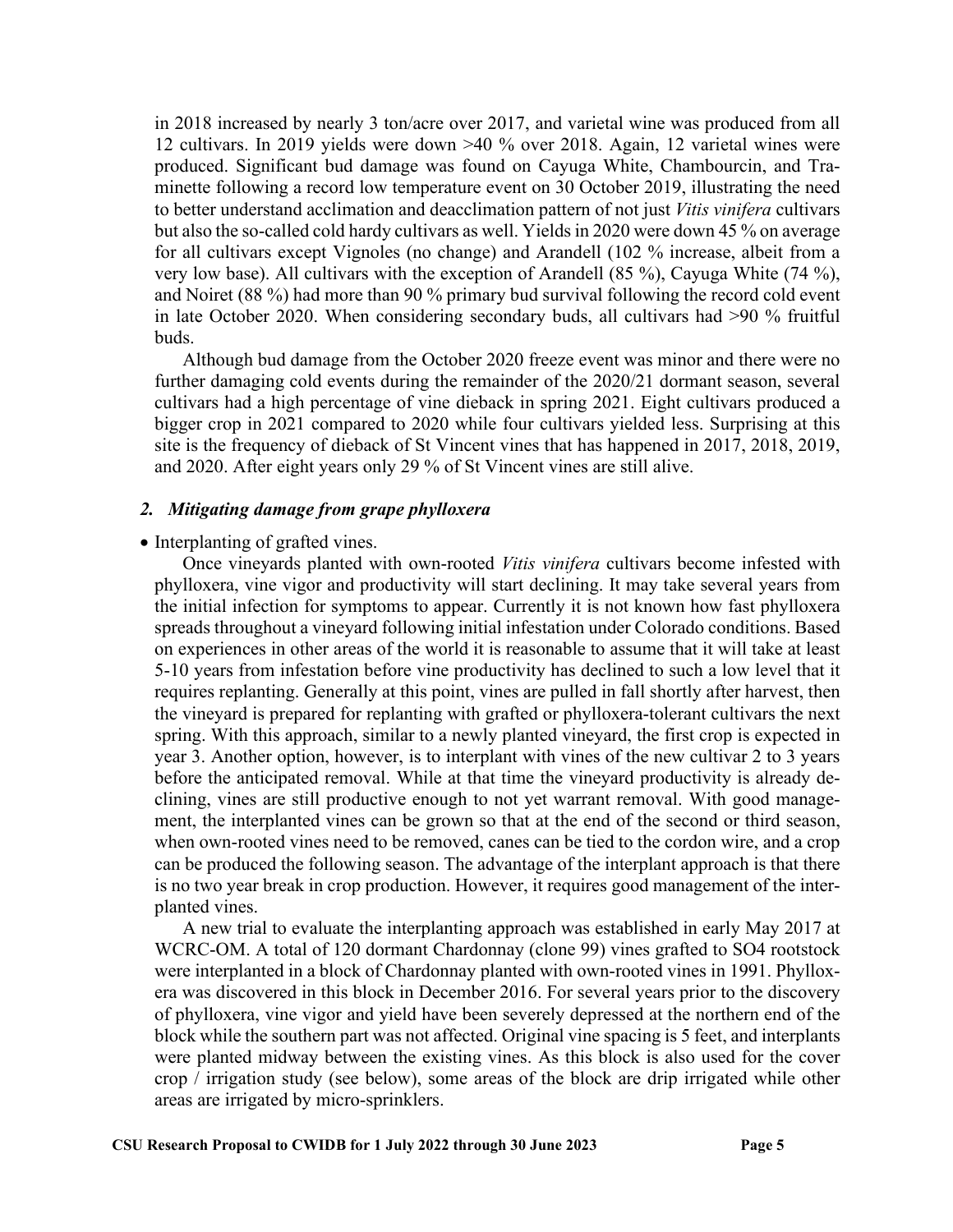Vine establishment in year 1 was very good. All vines established, and many vines had >0.5 m shoot growth. Graft unions were covered with soil in late fall. However, ten percent vine mortality was observed in spring 2018. Graft unions were uncovered again and vines were pruned in late spring 2018. Graft unions were again covered with soil in late fall 2018 and uncovered in spring 2019. Approximately one third of the surviving vines had sufficient growth in the second season to lay down at least one cane at the beginning of the third growing season. Vine growth was better in 2019 so that new canes could be tied to the cordon wire in spring 2020, and mature vines were removed. Yields were still low in 2020 but these younger vines have had less cold damage from the October 2020 freeze event than mature Chardonnay vines grafted to four different rootstocks growing in the same block. Some missing vines were replaced with new vines in spring 2021. Yield in 2021 was 0.56 ton/acre, slightly more than the yield of mature grafted vines growing in the same block, and twice the state-wide average for Chardonnay. Yield of vines from this study will be determined again in 2022 and compared to that of vines of the same age from the 2017 planting-depths study (see below), as well as the yield of the grafted mature vines.

• Develop planting and maintenance practices for grafted vines that reduce management costs and vine losses due to cold temperature damage to the graft union – 2017 study.

In Colorado, where low temperatures can cause trunk injuries, the graft union needs to be protected during the coldest part of the year to avoid lethal damage to the cultivar. Common methods of graft union protection are hilling up soil around the graft union or covering the graft union with mulch materials. After the risk of cold temperature damage has passed, the graft union needs to be uncovered to avoid self-rooting from the scion. Due to the semiarid climate of western Colorado, the top part of the soil is very dry and hot during the growing season. Dry and hot soil conditions are generally not conducive for root growth. A field study to test the effect of planting depths, in combination with irrigation method, on the propensity of self-rooting was established at WCRC-OM in early May 2017. Chardonnay (clone 99) grafted to SO4 rootstock was planted with the graft union 2" above ground (Control = standard practice), or with the graft union  $2$ ",  $4$ ", or  $6$ " below the soil surface. Half the vines are irrigated by drip, the other half by micro-sprinkler. There are 10 single-vine replications per treatment. Drip emitters are positioned so that the trunks are not wetted during irrigation events, while micro-sprinklers wet 100 % of the vineyard floor area.

Initially, for treatments with the graft union below the soil surface, the planting hole was only partially filled so that the graft union did not get covered by soil. In late fall 2017, more soil was added to those holes right up to the level of the soil surface. Graft unions will remain covered for the remainder of the experiment. Graft unions of Control vines with graft unions placed 2" above the soil were covered with soil in late fall 2017 and uncovered in late spring 2018. Four vines were lost in the first growing season and/or after the first winter: one control vine; one vine with graft union at 2" below ground; and two vines with the graft union at 4" below ground. Two of the lost vines were drip irrigated and two were irrigated by microsprinkler. Prior to hilling up soil around the graft unions again in fall 2018, root development from the scion and the rootstock was evaluated on 5 vines per treatment. Soil was carefully removed down to the graft union and slightly beyond. All vines had some roots emerging out of the scion. Root development varied from just one small root to numerous, strong roots in the scion part. No root development occurred on Control vines where the graft union is 2" above ground.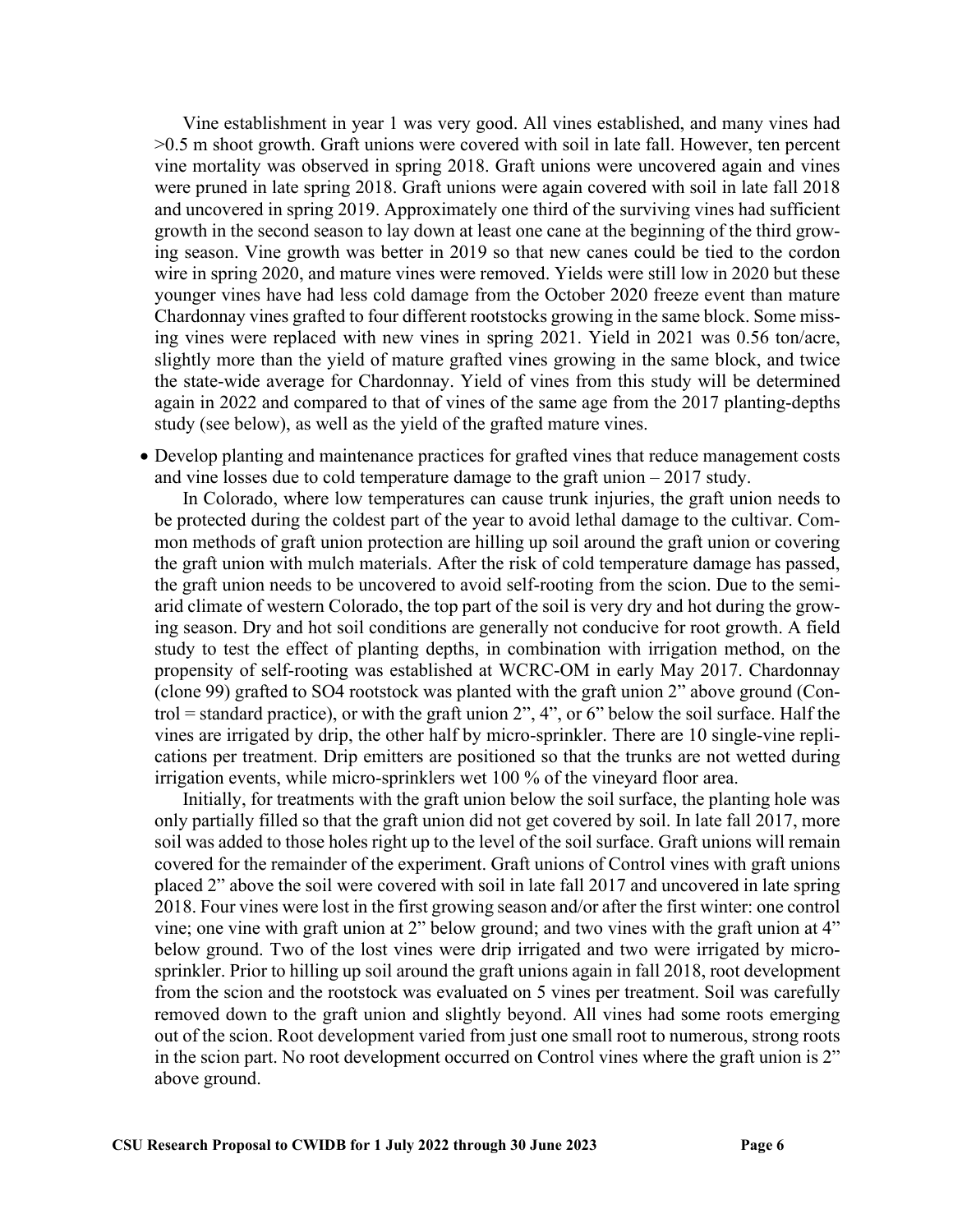Graft unions were again uncovered in late spring of 2019. Vines were pruned and canes tied to the fruiting wire in mid-April 2019. Drip irrigated vines had better growth in 2018 as tied down canes covered about 82 % of the fruiting wire compared to only 69 % for vines irrigated by micro-sprinklers. The better growth of drip irrigated vines resulted in more than twice the yield in 2019 compared to micro-sprinkler irrigated vines. Root development from the scion and the rootstock was evaluated again on 5 vines per treatment prior to hilling up in fall 2019. In contrast to previous years graft unions were protected by a mound of tree wood chips. Half the graft unions (5 reps each for drip and sprinkler irrigated vines) were again uncovered in May 2020 while the other half was not uncovered.

Vines with drip irrigation once again had higher yields in 2020 than vines with sprinkler irrigation (2.22 versus 1.42 t/acre). Control vines averaged 2.18 t/acre compared to an average of 1.69 t/acre for treatments with the graft union below ground. Prior to hilling up in fall 2020, root development from the scion and the rootstock was evaluated again on the same 5 vines per treatment that were last evaluated in fall 2018. All Control vines needing hilling up were covered before the extreme cold event in late October 2020.

Half the graft unions were again uncovered in late spring of 2021. Grafts that had been covered with wood chip mulch since October 2019 were briefly uncovered to check for the presence of scion roots (none were found), and immediately covered up again. This treatment tests the hypothesis that no scion rooting will occur under a wood chip mulch even when graft unions remain covered.

Six vines did not break bud in spring 2021, however all pushed shoots from above the graft union and were retrained during the 2021 growing season. The average yield in 2021 was down only 13 % compared to 2020. Drip irrigated vines again had higher yields than vines with sprinkler irrigation  $(1.85 \text{ versus } 1.30 \text{ t/acre})$ ; however the difference was much smaller than in previous years. Vines with sprinkler irrigation were slower to establish but after five growing seasons there are no more differences in cordon length and canopy fill.

Half the graft unions were again covered in fall 2021 and uncovered in early May 2022. Grafts that had been covered with wood chip mulch continuously since October 2019 were briefly uncovered to check for the presence of scion roots (none were found), and immediately covered up again. We will continue to collect data on scion root formation, vine survival, and fruit yield and quality.

• Develop planting and maintenance practices for grafted vines that reduce management costs and vine losses due to cold temperature damage to the graft union – 2021 study.

A new study to evaluate if graft unions can be covered indefinitely without causing scion rooting was initiated in spring of 2021 in three rows of the Chardonnay block at the Orchard Mesa site that was initially planted in 1992. Half the vines in this Chardonnay block were own-rooted with the other half grafted to four different rootstocks. The own-rooted vines were starting to decline due to phylloxera damage. Following the record-breaking cold event in late October 2020 the decision was made to pull out all own-rooted vines rather than to retrain already declining vines during 2021. Instead, 120 dormant Chardonnay vines (clone 37.1) grafted to rootstock SO4 were planted on 21 April 2021.

This experiment is a modification of the 2017 study (see above). Half the vines are planted with the graft union 2" above the soil surface (Control = standard practice) while the other half are planted with the graft union 2" below the soil surface. Unlike the 2017 study, the planting holes for the treatment 2" below soil surface were not filled up entirely, leaving the graft union exposed. In fall of 2021 those holes were filled up to the soil surface. Half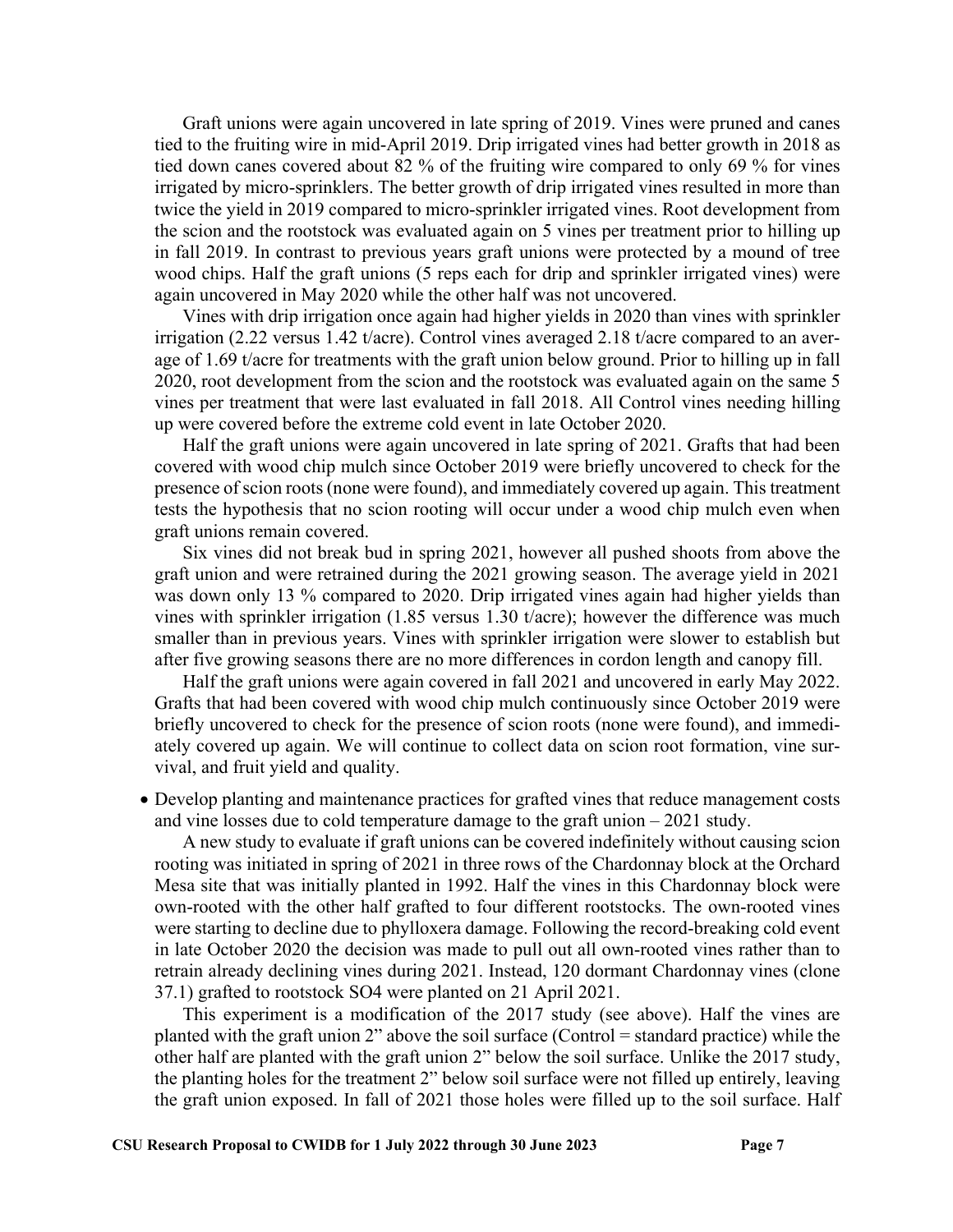the holes in this treatment were filled with soil, the other half with wood chip mulch. Graft unions will remain covered throughout the experiment. Graft unions of half the Control vines were covered in fall 2021 soil while graft unions of the other half of the Control vines were covered with wood chip mulch. Temperature data loggers were placed at the height of the graft unions of eight vines: four Control vines (two with soil and two with mulch cover) and four vines with the graft unions 2" below the soil surface (two with soil and two with mulch cover). In addition, two temperature loggers were placed at cordon height. Temperatures were recorded from 6 October 2021 to 3 May 2022. The lowest temperature recorded at a covered graft union was 21.2 F, whereas the minimum temperature at cordon height was 3.5 F. Soil and wood chip mulch provided the same thermal protection of the graft union. Where the graft union was above ground (Control) the dormant season minimum temperatures were about 5 F colder than where the graft union was at 2" below ground.

In early May 2022, for each covering treatment (soil or wood chip mulch) of the Control, half the graft unions were uncovered while the other half remained covered. These treatments will be applied to the same Control vines for the remainder of the experiment. Graft unions placed 2" below ground will remain covered throughout the experiment. We will collect data on scion root formation, vine survival, and fruit yield and quality for a minimum of five years.

• 2009 Rootstock trial with Viognier.

A rootstock trial with Viognier (clone FPS 01) grafted to 5 different rootstocks as well as own-rooted Viognier was planted at WCRC-OM in late April, 2009. Some replanting took place in the spring of 2010. The trial is set up with a randomized block design with seven replications, and four vines per replication. Vine x row spacing is 5 feet x 8 feet. Vines are irrigated by drip. The following rootstocks are included: 110 Richter, 140 Ruggeri, 1103 Paulsen, Kober 5BB, and Teleki 5C.

About half the vines needed retraining from the ground following the October 2020 extreme cold event. Only one out of the surviving 103 vines had no growth during the 2021 growing season. Yields in 2021 ranged from 0.04 ton/acre with rootstock 140 Ruggeri to 1.75 ton/acre with rootstock Teleki 5C. Yields in 2022 should recover to 50-100 % of normal.

• 2017 Rootstock trial with Cabernet Sauvignon.

A new rootstock trial with Cabernet Sauvignon (clone 33) grafted to 11 different rootstocks was established in spring 2017 on a grower cooperator's vineyard in the western part of Orchard Mesa using green potted vines. The site is located about 1.5 miles East of WCRC-OM. The following rootstocks are included: 110 Richter, 140 Ruggeri, 1103 Paulsen, 1616C, 101-14 Mgt, 3309 Couderc, Riparia Gloire, Salt Creek, Schwarzmann, SO4, and Teleki 5C. The trial is set up as a randomized complete block design with 5 replications, and 5 vines per replication. Vine establishment in year 1 was very good (255 out of 258 vines planted). Missing vines were replanted in spring 2018 from surplus vines grown in pots at WCRC-OM.

Initially, the grower cooperator was responsible for all practices related to vine establishment under the guidance of the State Viticulturist. Vines were dormant pruned in March 2019 by CSU staff. No yield data was collected in 2019. Vines were dormant pruned and pruning weights determined in March 2020. Yield and fruit quality was determined at harvest in 2020. Vine survival at harvest was 248 out of 258 vines planted originally. Pruning weight data was collected in early February 2021. In 2021, there was no bud break on cordons or higher regions of the trunks. All surviving Cabernet Sauvignon vines pushed shoots from

**CSU Research Proposal to CWIDB for 1 July 2022 through 30 June 2023 Page 8**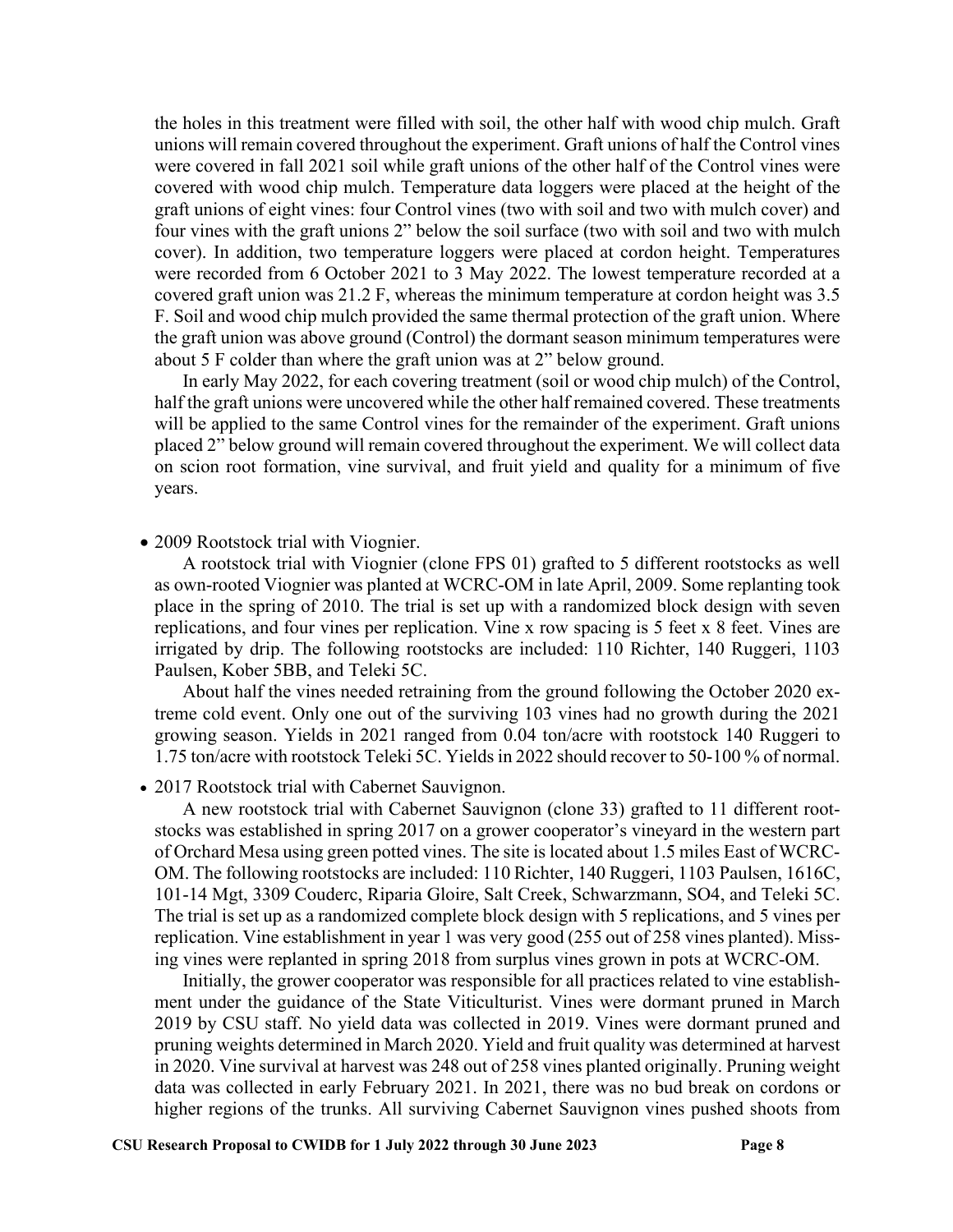near the graft union and required retraining. At the end of the 2021 growing season, 10.5 % of vines showed no sign of life.

• 2018 Rootstock trial with Cabernet Sauvignon.

A new rootstock trial with Cabernet Sauvignon (clone 33) grafted to 11 different rootstocks was established in May 2018 on a grower cooperator's vineyard in the central part of Orchard Mesa using dormant field-finished vines. The site is located about 3.5 miles Northeast of WCRC-OM. The trial is set up as a randomized complete block design with 6 replications, and 4 vines per replication. Missing vines on three rootstocks were added in spring 2019.

Initially, the grower cooperator was responsible for all practices related to vine establishment under the guidance of the State Viticulturist. Vine losses, presumably the result of cold temperature injury, have been very high in this block. More than 100 vines were lost after the 2019/20 dormant season. An additional 20 vines showed no sign of scion growth by the first week of June 2021. Seventy replacement vines were planted on 24 June 2021. All surviving vines needed retraining from just above the graft union. There was no crop in 2021. At the end of the 2021 growing season there were 47 missing vines (17.8 %).

• 2019 Rootstock trial with Souzao in a challenging soil.

A new rootstock trial with Souzao (clone 1) grafted to 7 different rootstocks was established in spring 2019 on a grower cooperator's vineyard in the western part of Orchard Mesa using green potted vines. The site is located about 2 miles Northeast of WCRC-OM. The location for this trial is a former hay field that has not been irrigated for 10 years. Although the soil is classified as Gyprockmesa clay loam, the soil in this specific location is very sandy with a high percentage of large gravel, and at present highly alkaline. Gravelly areas within vineyards with predominantly Gyprockmesa clay loam are common on Orchard Mesa. Also, in the past many vineyards have been established on sites that had not been irrigated for many years, and this trend is likely to continue. Therefore, this site presents an opportunity to investigate the performance of a smaller set of rootstocks when grown in challenging soil. One or two rootstocks from the main genetic groups used in rootstock breeding (*V. berlandieri* x *V. rupestris*; *V. berlandieri* x *V. riparia*; *V. riparia* x *V. rupestris*, *V. solonis* x *V. riparia*) will be evaluated.

The trial is set up as a randomized complete block design with 6 replications, and 4 vines per replication. Vines are irrigated by micro-sprinklers. Initially, the grower cooperator is be responsible for all practices related to vine establishment under the guidance of the State Viticulturist.

Fifteen out of 168 vines died during the first growing / first dormant season. Vine mortality was highest when grafted to rootstock 1103 Paulsen (7), followed by 1616C (4), and one each for rootstocks 110 Richter, 101-14, 3309 C, and 5C. There were no losses on rootstock SO4. Graft unions had not been protected prior to the October 2020 freeze event and an additional 12 vines were lost. In 2021, there was no bud break on canes and all live vines resumed growth from buds right at the graft union. Five vines, left over from the original planting and kept in pots at WCRC-OM, were planted on 25 June 2021. There was no crop in 2021 but strong vegetative growth so that most vines could be retrained onto the cordon wire. Percentage bud break is high in spring 2022, and we expect to harvest the first crop in the fall of 2022.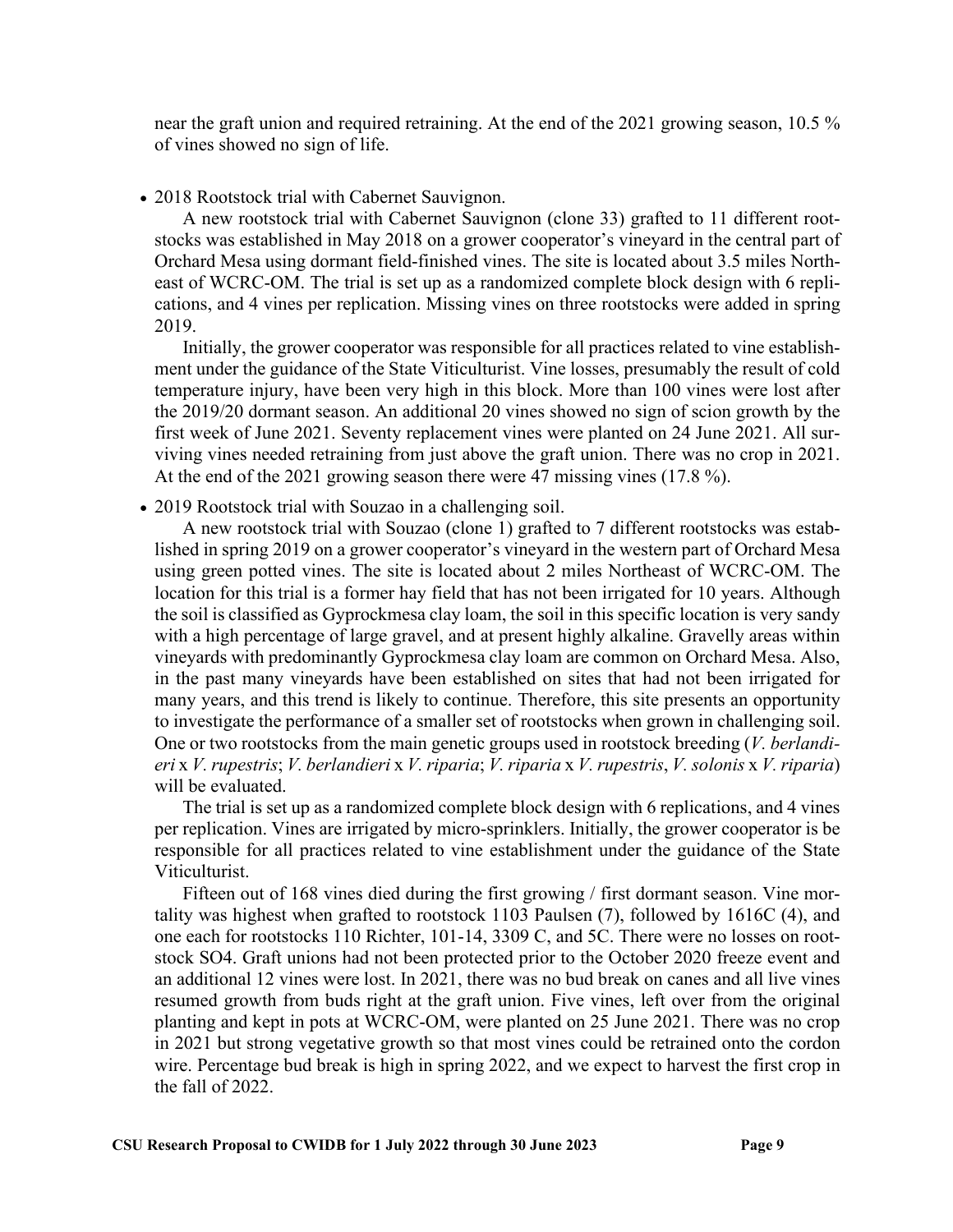#### • Crop load study with Chambourcin.

A crop load study with Chambourcin was initiated in the spring of 2020 at WCRC-OM. Briefly, own-rooted Chambourcin vines planted in 2014 were thinned to one inflorescence per shoot at the end of bloom or one cluster per shoot at veraison, or not thinned (Control). Vine x row spacing is 5.7' x 9'. On average, thinning removed 44 % of inflorescences/clusters. Thinning at veraison reduced yield by 44 % while thinning at bloom reduced yield by only 18 %. This lower yield reduction of bloom compared to veraison thinning was due to a 25 % increase in cluster weight with bloom thinning. The higher cluster weight was the result of increased fruit set  $(+19\%)$  and slightly larger berry weight  $(+5\%)$ . The 2020 growing season was very hot, resulting in an unusually early harvest. Thinning effects on fruit quality were minimal.

The thinning study was repeated in 2021 using the same vines as in 2020. However, there was one modification – half the vines in the bloom thinning treatment were thinned just prior to bloom and the other half at the end of bloom. The study was replicated in another Chambourcin planting with GDC training at WCRC-OM as well as in a planting at a commercial vineyard about 2 miles East of the research center.

As expected, thinning reduced yield per vine. However, the effect was not uniform for all thinning treatments with the highest reduction in yield with thinning at veraison and the lowest reduction with pre-bloom thinning. Pre-bloom and bloom thinning resulted in a higher fruit set but no change in the average berry weight. As a result, the average cluster weight was higher with pre-bloom and bloom thinning compared to the Control and veraison thinning. The 2021 growing season was again very hot, resulting in an unusually early harvest. Thinning effects on fruit quality were minimal except a darker juice/must color compared to the Control. At all three sites, pruning weight was higher than the Control with per-bloom and bloom thinning but was inconsistent with veraison thinning.

Thinning effects on fruit yield, fruit composition, and pruning weights will again be determined for the 2022 growing season.

### *3. Cold temperature injury mitigation and avoidance.*

Low yields and large year-to-year yield fluctuations are characteristic of Colorado grape production, even in the Grand Valley AVA, due to cold temperature injury. The research projects outlined below will identify best methods to either avoid cold injuries altogether, or mitigate cold temperature negative effects on vine survival, yield, quality, and vineyard economics. It should be noted that the identification of cultivars that are best suited to Colorado's climate (see cultivar trials above) is a fundamental component for avoiding cold injury.

### • Characterizing cold hardiness.

There are substantial varietal differences in cold hardiness. Understanding the patterns of acclimation, mid-winter hardiness, and deacclimation is a prerequisite to developing strategies that reduce cold injury. Staring in 2004, we have tested bud cold hardiness during dormancy of Chardonnay, Syrah, Chambourcin, and Rkatsiteli that differ in rate and timing of acclimation and deacclimation, as well as mid-winter hardiness. From 2014 to 2016, we have done the first-ever characterization of the seasonal pattern changes for Aromella. During the 2015/16 dormancy period we conducted four tests each for Albarino and Souzao, and the first test for Chambourcin growing in the Grand Valley. Albarino and Souzao were chosen as empirical evidence after the 2013 extreme cold events from the NE-1020 cultivar trial at Orchard Mesa as well as from a commercial vineyard nearby suggested that these cultivars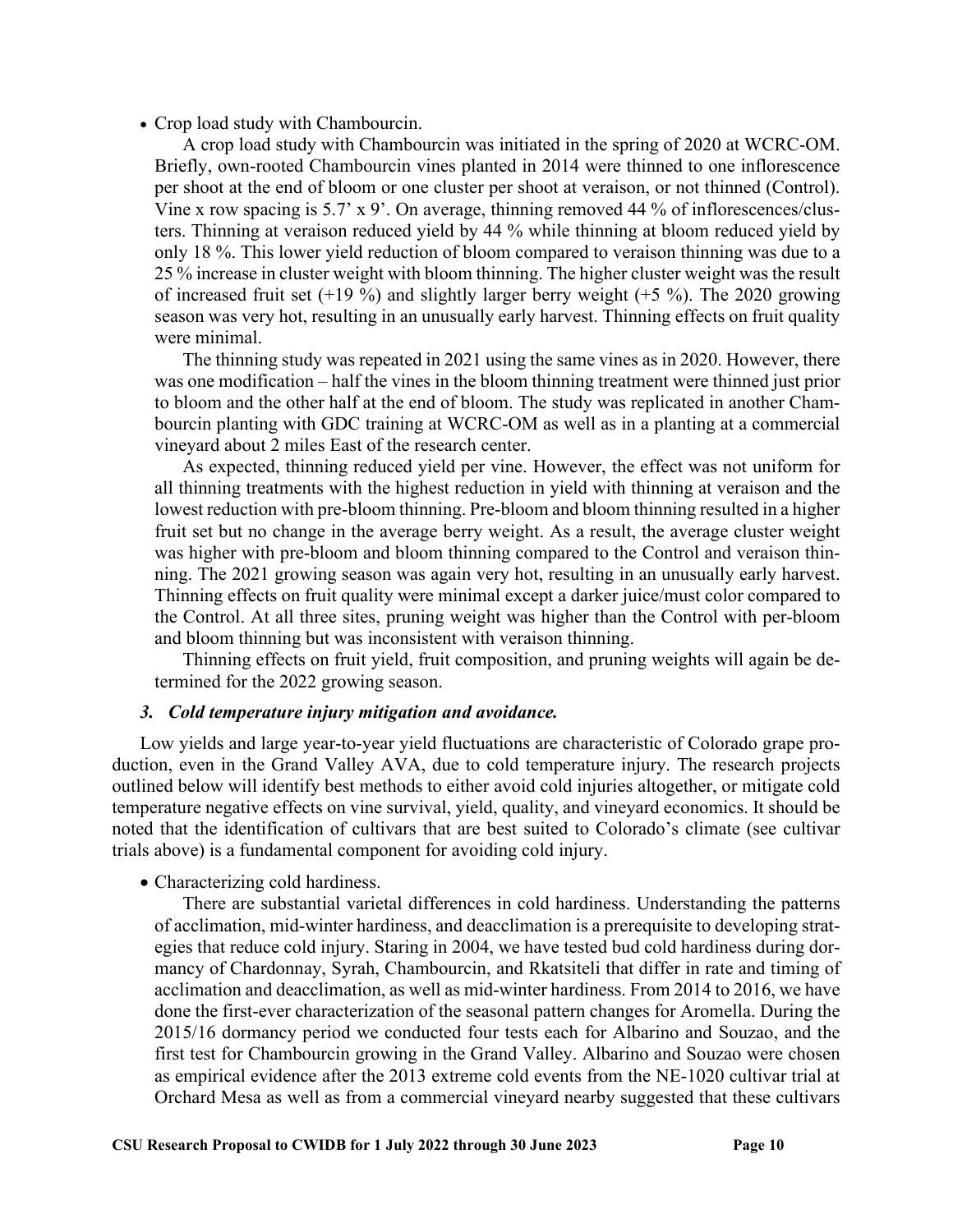have relatively good cold hardiness. In fact, we found equal or better cold hardiness compared to Chardonnay on three separate dates in January and February 2016 when Albarino and Souzao were tested within 1 or 2 days of the test with Chardonnay. Greater cold hardiness of Albarino compared to Chardonnay was indeed confirmed in 5 separate freezing tests during the 2016/17 dormant season, in 4 out of 5 tests during the 2017/18 dormant season, and in 5 out of 6 tests during the 2018/19 dormant season. In contrast, during the 2019/20 dormant season Albarino was less cold hardy than Chardonnay until mid January. This confirms observations from the 2017/18 and 2018/19 dormant seasons that Chardonnay buds are more cold hardy than buds of Albarino early in the dormant season, indicating a faster acclimation of Chardonnay in fall compared to Albarino. In spring, however, Chardonnay deacclimates earlier and faster and is less cold hardy than Albarino.

In the fall of 2016, in collaboration with Dr. Ioannis Minas, Pomologist at WCRC-OM, we developed and tested a new differential thermal analysis (DTA) system to determine cold hardiness (Minas et al., 2016). Generally, there is good agreement in cold hardiness values derived from DTA and those derived from the oxidative browning method (our standard method). The addition of the DTA system allows us to run cold hardiness tests for more cultivars at a time. During the 2017/18 and 2018/19 dormant seasons we used both the DTA as well as the oxidative browning method. In 2018/19 we included several cultivars from both the 2008 NE-1020 planting at WCRC-OM and the 2013 Grand Valley cultivar trial not yet characterized under Colorado growing conditions. The same cultivars were also tested in 2019/20 and 2020/21 and will be tested again during the 2021/22 dormant season. Results are made available via our Webpage, and growers are using this information when deciding if freeze/frost protection is needed.

#### • Delaying deacclimation and bud break.

Late-spring freezes, as in 2011, 2013, 2014, 2017, and 2020 can cause significant crop losses. Cultivars that break bud early are most at-risk (e.g. Marquette, Cabernet Franc, Chardonnay, and Gewürztraminer). Cultural practices that delay bud break will reduce the risk of crop losses, and thereby increase the profitability of growing grapes in Colorado's high elevation. In a previous study with an experimental, non-registered formulation of abscisic acid (ABA) applied in late fall we observed a significant delay in bud break the following spring. As ABA is now registered for grapes (ProTone; 20 % a.i. ABA) we tested a late season application of ABA in fall of 2019. No difference in bud cold hardiness was observed between ABA-treated vines and Control vines in mid October and early December, however in late March and early April buds from ABA-treated vines were 3 to 5 F more cold hardy. There was a slight (less than 2 days) delay in bud break on ABA-treated vines.

We repeated this trial in 2020 using Chardonnay vines growing at the Orchard Mesa site. However, the extreme cold event in late October 2020 caused high levels of bud and trunk damage and no data could be collected. Most vines required retraining from suckers during the 2021 growing season. We plan to repeat this trial in fall of 2022. A single foliar application of ProTone at a concentration that accelerates leaf abscission will be applied in late September / early October and compared to a control (foliar application of water and surfactant only). Cold hardiness will be evaluated several times during the dormant season and bud break will be evaluated in spring 2023.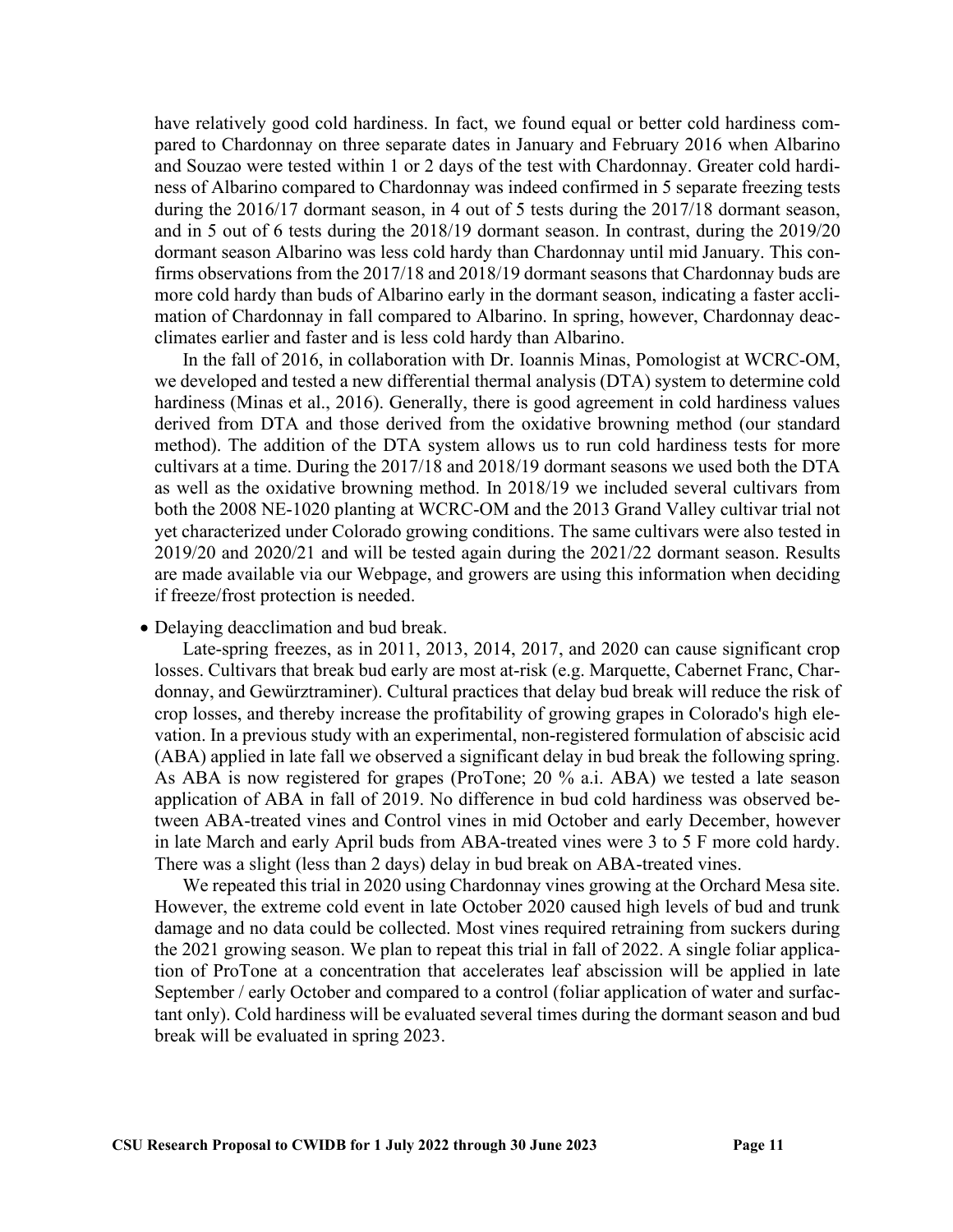#### *4. Identifying areas suitable for expanded wine grape production.*

The Colorado Climate Center proposes a continuation of their temperature investigation in areas of Colorado on the verge of being suitable for viticultural production. The largest limiting factor to expansion of the Colorado viticulture industry is cold nocturnal temperatures, particularly those occurring too early in the dormant season for vines to be properly cold tendered. The purpose of this investigation is to determine which pockets of land stay warmest on cold winter nights, and both make and revise recommendations for where viticultural activity has the highest probability of success.

In FY 2022 the Climate Center discontinued USB-501-PRO field data collection in favor of building our long-term data collection capabilities in areas of interest. Completed work in 2022 included the installation of two "CoAgMET-lite" stations in Montezuma County. These stations continuously measure temperature and relative humidity, are solar powered, and transmit data to our servers twice/day through a cellular modem. Data users can generate charts and graphs from these stations (LBN01 and CYA01), or get the raw data from our API. [https://coagmet.colostate.edu/station/selector.](https://coagmet.colostate.edu/station/selector) The image below shows temperatures collected from the CYA01 station installed during FY 2022.



Fig. 1: Maximum, minimum, and average daily temperatures from CYA01 CoAgMET-lite station for Feb 15-May 25.

In FY 2023 the Colorado Climate Center proposes an expansion of CoAgMET-lite-style data collection in areas of interest identified during previous statements of work. This work will consist of three tasks: installation of two new CoAgMET-lite stations, analysis of any freeze events that occur in FY 2023, and an update to our "exploration opportunities" maps that includes recent data, and several different freeze thresholds.

Task 1 – Installation of two new CoAgMET-lite stations: The CCC proposes investing in long-term weather stations in areas where potential for expansion of the wine grape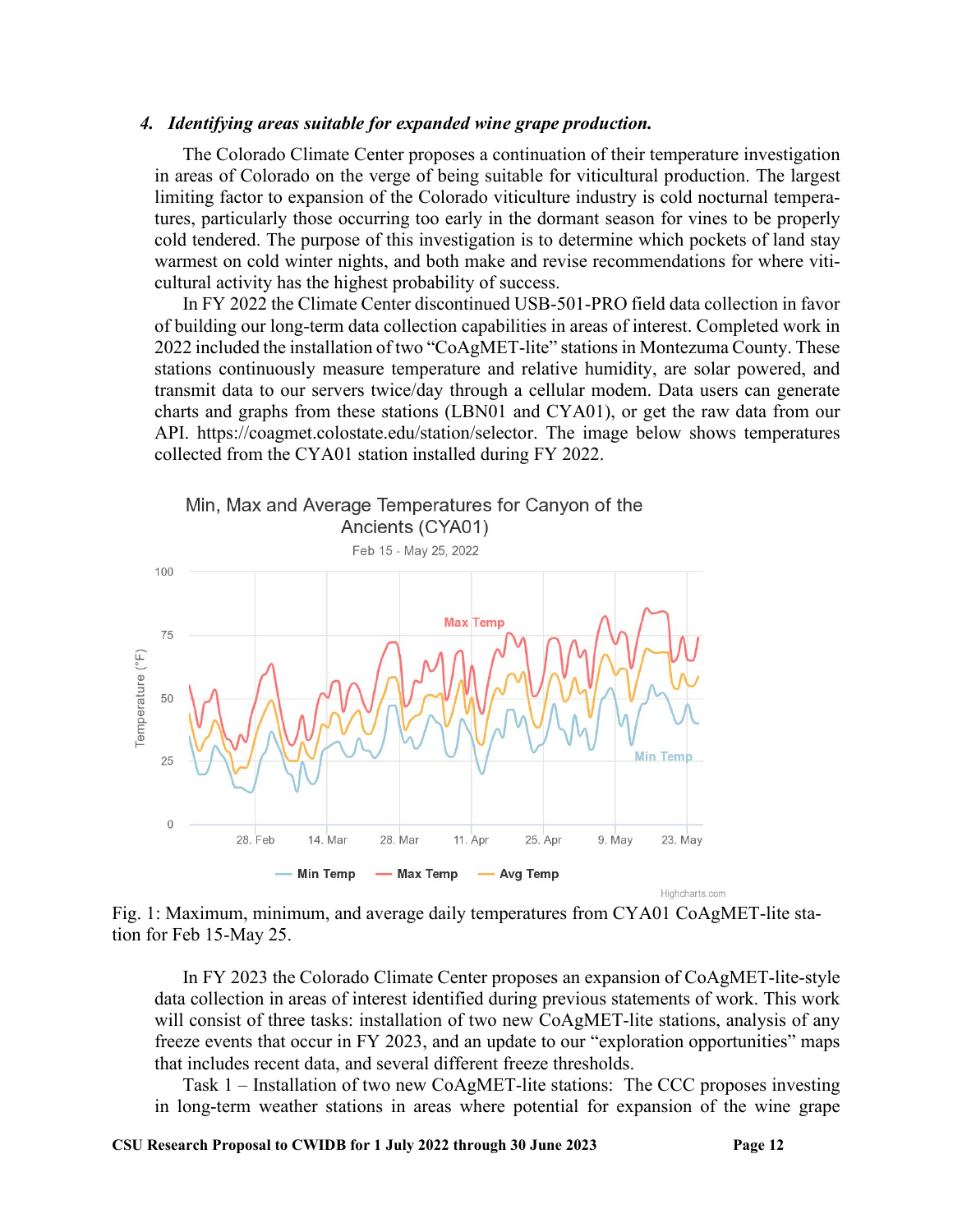industry over time appears most feasible. Exact placement will depend on agreements with landowners, but we are planning installations in Huerfano County (lee side of Wet Mountains) and Montrose County (Paradox Valley).

The weather stations installed would use the same temperature sensors and data loggers as current CoAgMET stations, and transmit data wirelessly in to our servers.

In FY 2022 changes in costs due to supply chain issues limited expansion capabilities. This year, we have a quote from Campbell Scientific for the necessary equipment that is good through July 25th, 2022. This quote was used in our budget.

Task 2– Freeze Investigations: The CCC will monitor killing freeze events in Colorado. Potentially damaging events will be mapped using downscaled PRISM data and available weather station data. If no killing freezes occur, the CCC will use downscaled PRISM data and available weather station data to map minimum daily temperatures in viticultural areas for 1. The coldest mornings in fall 2. The coldest mornings in winter, and 3. The coldest mornings in spring near bud break.

Task 3 – Exploration Opportunity Maps: The CCC will add the most recent years of data to its "Viticulture Exploration Opportunities in Colorado" maps found here: https://climate.colostate.edu/climate\_wine.html. These maps will include a range of killing freeze criteria rather than just one.



**Viticulture Exploration Opportunities in Colorado** 

Fig. 2: Viticultural "Exploration Opportunities."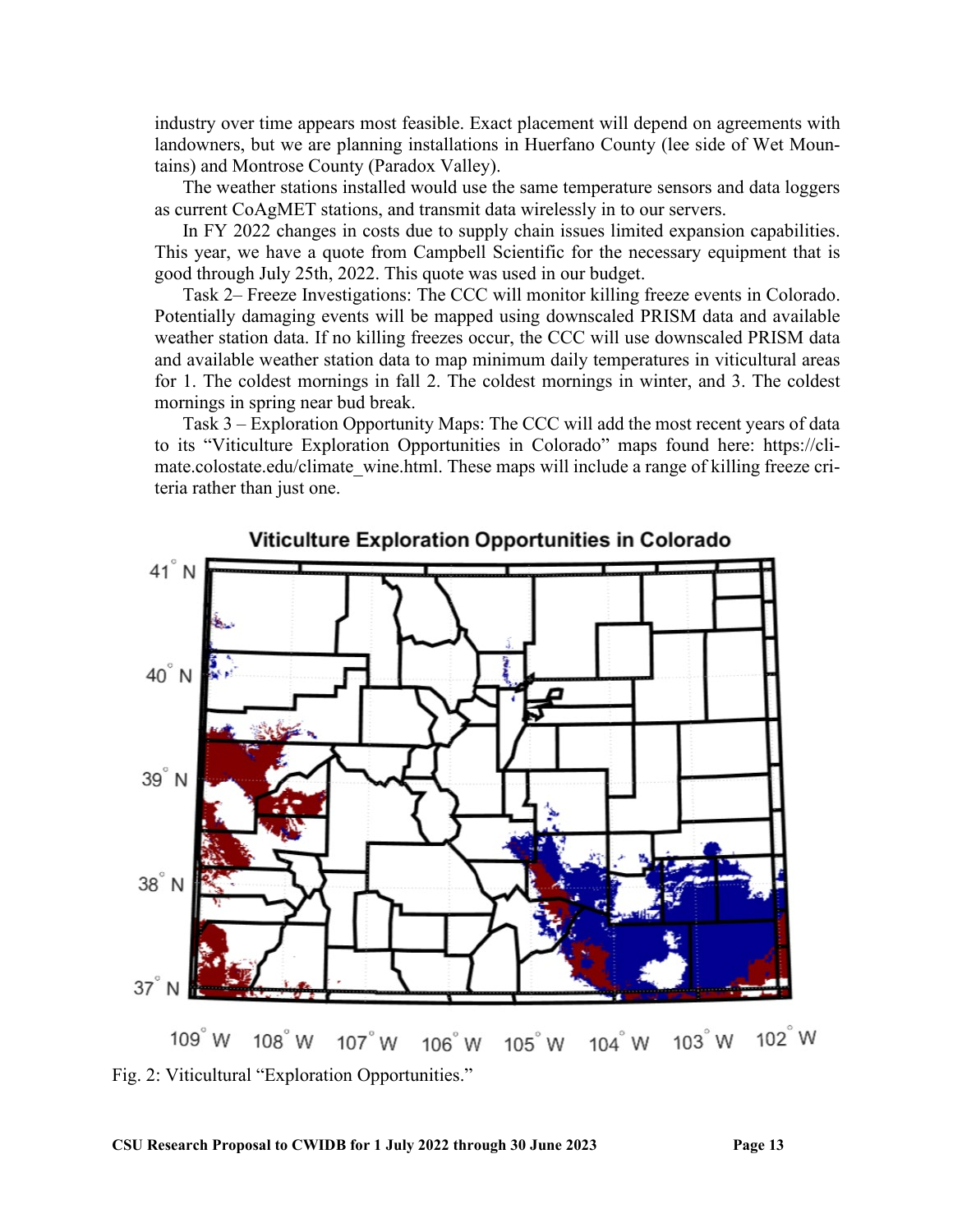Hybrids only recommended (blue): In order to be contoured as an exploration opportunity for cold-hardy hybrids, a grid cell must avoid all of the following freeze conditions in at least 50% of years:

- A hard spring freeze (28°F or lower) following bud break (estimated as May  $15<sup>th</sup>$ )
- A fall freeze (32 $\degree$ F or lower) prior to harvest (estimated as September 30<sup>th</sup>)
- Rapid onset of seasonally-unprecedented cold air in fall (temperatures in October of less than 10°F where the previous seasonal minimum is at least 10°F higher, or temperatures of less than 0°F in November where the previous seasonal minimum is at least 10°F higher)
- Deep cold early in winter (below -15 $\degree$ F before January 1<sup>st</sup>)
- Extreme cold in mid-or-late winter (below -20 $\degree$ F after January 1<sup>st</sup>)

Exploration opportunities for European and hybrid grapes (red): In order to be contoured as an exploration opportunity for both European grapes and cold-hardy hybrids, a grid cell must avoid all of the following freeze conditions in at least 50% of years:

- A hard spring freeze (28°F or lower) following bud break (estimated as May 15th)
- A fall freeze ( $32^{\circ}$ F or lower) prior to harvest (estimated as September 30th)
- A rapid onset of seasonally-unprecedented cold air in fall (temperatures in October of less than 10°F where the previous seasonal minimum is at least 10°F higher, or temperatures of less than 0°F in November where the previous seasonal minimum is at least 10°F higher)
- Deep cold early in winter (below -5°F before January 1st)
- Extreme cold in mid-or-late winter (below -15°F after January 1st)

## **II. Development of Integrated Wine Grape Production**

### *1. Sustainable resources use*

An Integrated Vineyard Production System requires a sustainable use of all resources, including soil, water, and air. The projects listed below are the continuation of our long-term program.

• Vineyard floor management - soil health, fertility, and water requirements.

Approximately 40% of the vineyards in Colorado are drip irrigated. While drip and subsurface drip irrigation are the most water efficient methods of irrigation, the question arises how to manage the inter-row area. Precipitation in Colorado's semi-arid climate is generally insufficient to maintain a green cover crop. Many older vineyards were set up with drought tolerant grasses sown in the inter-row area, but over the years those grasses have died out and been replaced by weeds. Some growers opt to clean-cultivate the inter-row, others maintain bare soil through the use of herbicides or mow the resident vegetation. Bare soil or minimal vegetation cover in the inter-row is likely to degrade soil quality that potentially has negative impacts on vine performance. Results from a previous study at Rogers Mesa show a very strong effect of soil condition and irrigation system on yield and fruit quality<sup>[2](#page-17-0)</sup>.

<span id="page-17-0"></span><sup>&</sup>lt;sup>2</sup> Sprinkler-irrigated vines with a grass cover crop growing in the inter-row area have produced on average 2.8 times more yield than drip irrigated vines with a bare soil inter-row area. Fruit maturity was almost always enhanced (berries higher in soluble solids and pH and lower in titratable acidity) under drip irrigation and bare soil. A preliminary analysis of data from the 2012 survey also suggests higher yields with furrow or sprinkler irrigation versus drip irrigation.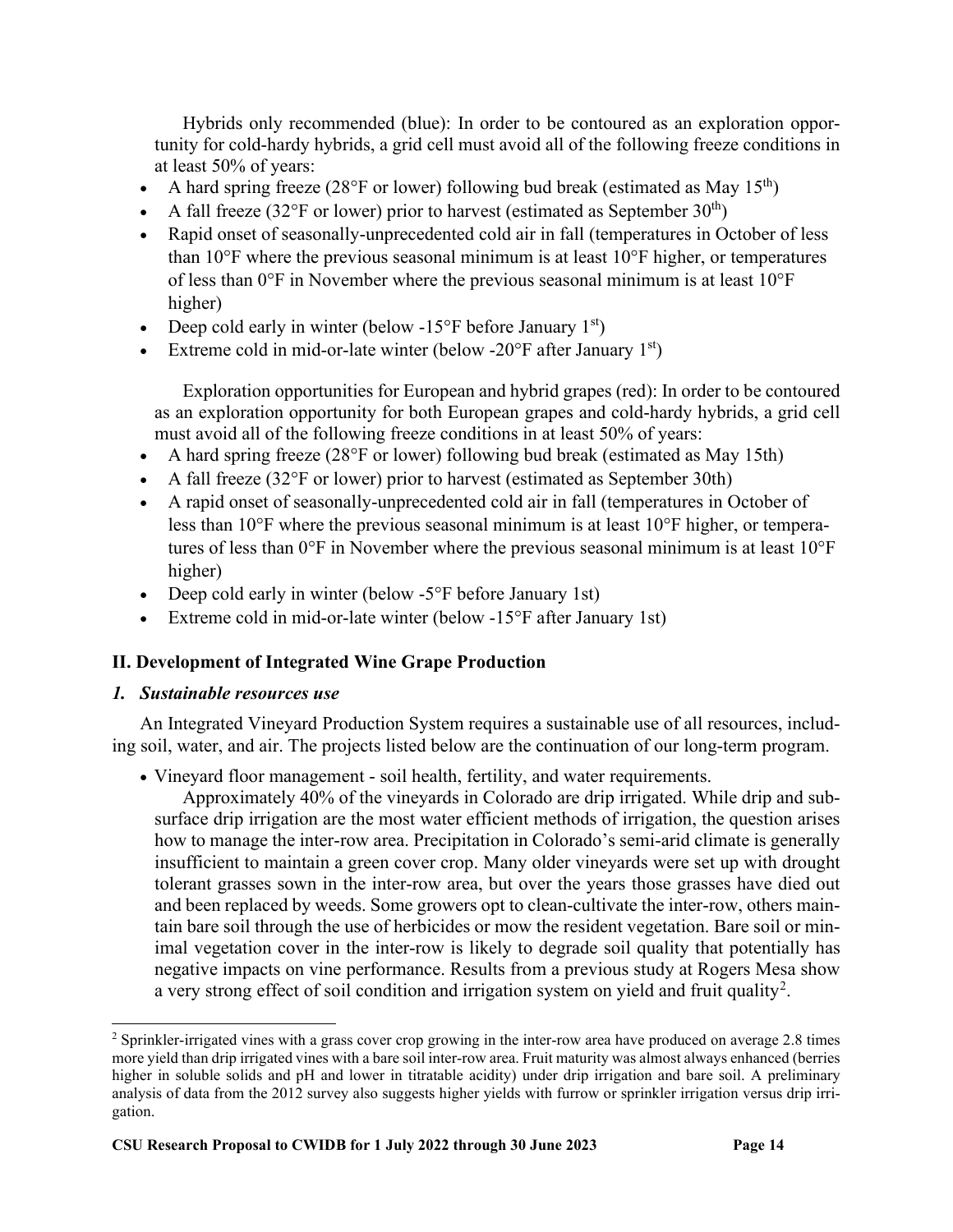From 2014 to 2020 we investigated the effects of different soil and irrigation management on long-term vineyard productivity and vine and soil fertility in the Chardonnay block at the Orchard Mesa site that was planted in 1992. Results from this study have been presented in annual reports and industry conferences. Half the vines in this block were ownrooted with the other half grafted to four different rootstocks. The own-rooted vines were starting to decline due to phylloxera damage. Following the record-breaking cold event in late October 2020 the decision was made to pull out all own-rooted vines rather than to retrain them during 2021. Instead, dormant Chardonnay vines (clone 37.1) grafted to rootstock SO4 were planted on 21 April 2021. The setup of the cover crop and irrigation system trial remains in place. Over the next three years we will determine the impact of cover crop and irrigation method on young vine establishment, nutrient status (years 2 and 3), yield and fruit quality (first crop anticipated in year 3). There is, however, one modification to the irrigation method – in 2021 all newly-planted vines are being irrigated by drip irrigation to optimize first year establishment. Better vine establishment with drip irrigation was found in our 2017 study on graft union management (see above). Micro-sprinklers are still being used to irrigate the cover crops.

• Vineyard floor management – evaluation of low-growing grass cultivars.

Results from the 2004 cultivar trial at WCRC-RM show a very strong effect of soil management and irrigation system on yield and fruit quality (see footnote on previous page). The hard fescue cultivar used in the study at WCRC-RM was Aurora Gold, a cool-season turf with a natural tolerance to Roundup. It is a low maintenance grass with good drought and shade tolerance. In the study at WCRC-RM, as well as the more recent study at WCRC-OM, Aurora Gold has produced a very dense, low growing turf with minimum weed presence, even in the absence of Roundup applications. Due to its low growing nature and the oppression of weed species it is very easy to manage. Over the years we have received many grower enquiries about this grass cover crop, and where to buy seeds. Unfortunately, in recent years seeds of Aurora Gold were no longer available although we recently found a source. Here we propose to evaluate five different grass cultivars (three different species) and one blend that are commonly available and have similar characteristics to Aurora Gold in a new study at WCRC-OM. Long-term, we want to develop recommendations for low maintenance grass cover crops for the Colorado grape industry.

A new study was established in a mature vineyard block at WCRC-OM in the fall of 2018. Irrigation in this block was changed from dip to micro-sprinkler. Five different turf cultivars were sown: two creeping red fescues, two Chewing's fescues, and one hard fescue. A sixth treatment was a blend of creeping red, Chewing's, hard, and blue fescues. Turf cultivars were selected from a list provided by Dr. Tony Koski, Professor and Extension Turfgrass Specialist at Colorado State University. All grass cultivars have growth characteristics similar to Aurora Gold, i.e. low growth habit forming a dense turf, with good drought and shade tolerance. The experimental design is a randomized block with four replications per treatment. Each replication is  $\sim$ 210' long (half a row). The focus of this long-term study is on turf establishment, persistence, weed suppression, and drought and traffic tolerance.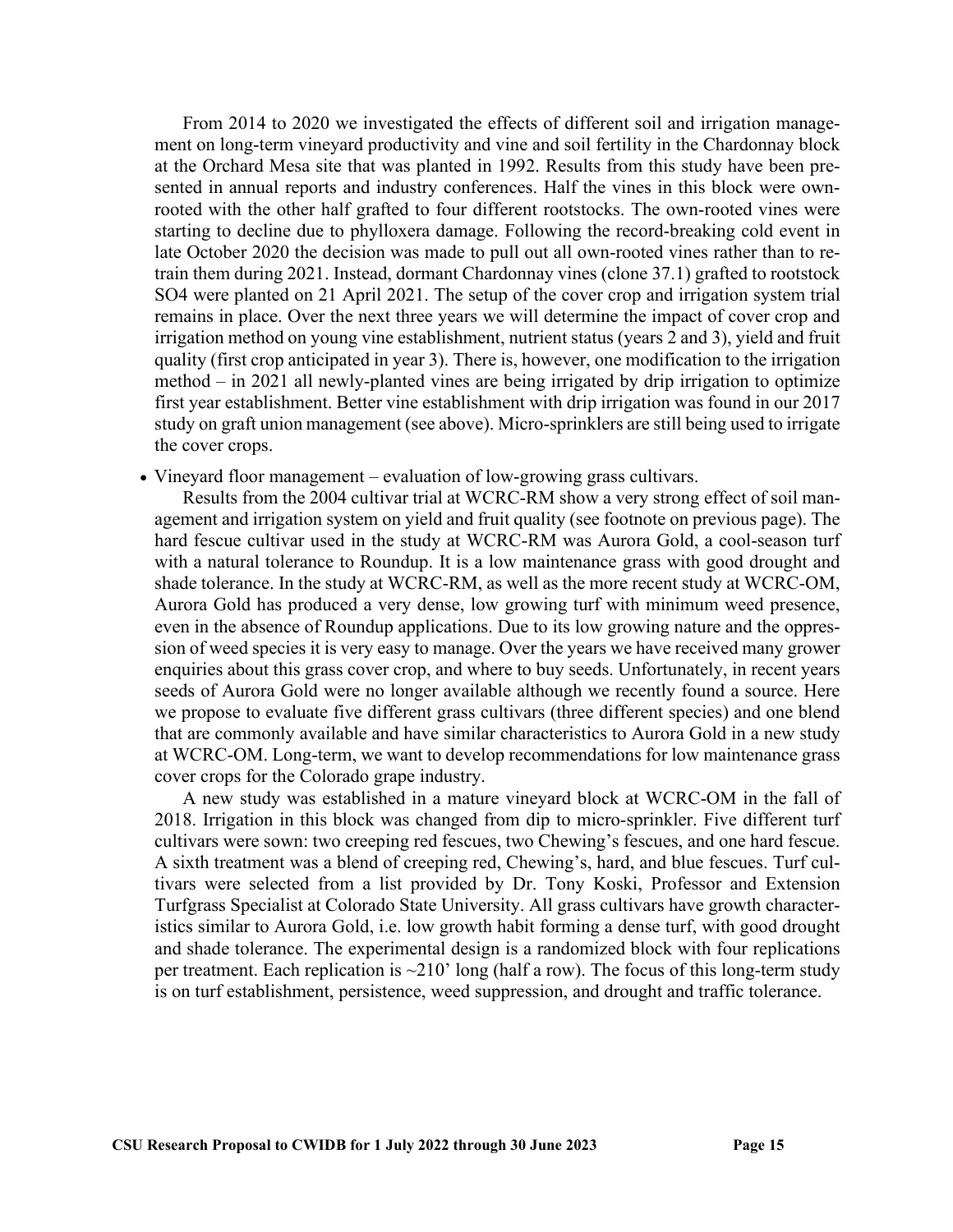• Evaluation of AgriPhotoVoltaics for grape production in Western Colorado.

This project is contingent upon the final approval of a Specialty Crops Block Grant (\$152,643) currently under review by the USDA-AMS.

The long-term goal of this project is to determine if AgriPhotoVoltaic (APV) systems will provide benefits to wine grapes (and other perennial crops like tree fruit) in the hot, semi-arid growing region of Western Colorado. Prior research with APV using other crops (predominantly vegetables) has shown several key outcomes that are of great interest to Colorado's grape growers, especially in the context of increased risks of crop losses due to climate change: a) modification of crop and air temperatures; b) reduction in crop water use; c) small changes in yield when shading from solar panels is less than 50 % of full light; d) changes in crop composition; and e) significant production of electrical energy. If confirmed, those outcomes would reduce weather-related financial risks and improve farm profitability via diversification.

AgriPhotoVoltaics is a system that combines the production of agricultural goods and energy on the same land, thereby reducing the land-use conflict between energy and food production. The theoretical concept of APV was first introduced in 1981 but it wasn't until 2010 that the first experiments were started with vegetables near Montpellier, France. Since then, a rapid expansion of installations has taken place with an estimated 2,200 installations worldwide in 2020. Despite the large number of installations there is a lack of experimental data about the impact on crop production and quality. Of the few empirical studies published to date the majority are from greenhouses, vegetables and field crops, and none are from perennial crops like grapes and tree fruit.

Important findings indicate that agricultural yields of shade tolerant crops can be maintained near 100 %. Several studies with APV have shown that crop and air temperatures are reduced during the day but stay warmer at night. Both, cooler day and warmer night temperatures, might be beneficial to wine grapes in Colorado. Peak summer temperatures in the Grand Valley are expected to reach 110-115 F by 2050, resulting in more plant heat stress, higher incidence of fruit sun burn, and reductions in fruit quality (e.g. color of red grape cultivars). Higher temperatures also raise crop water demand, yet stream flows and water available for irrigation are expected to decline. Reduced evapotranspiration leading to higher soil water status and reduced irrigation requirements have been reported for vegetables grown under APV. The potential for water conservation and temperature modifications with APV could be of great benefit for grapes in semi-arid Western Colorado where multi-year droughts and repeated frost and freeze events have caused significant crop losses over the past 20 years. Grapes reach photosynthetic light saturation at 50 % or less of full sunlight. Given the very high light intensity in Western Colorado, the partial and intermittent shading from solar panels positioned above vines will likely not cause negative effects on photosynthesis, but due to the cooling effect reduce heat stress, crop water use, fruit sun burn, and negative impacts from excessive temperatures on fruit quality.

Cold temperature damage is the main reason for crop losses in vineyards in Colorado. In the last 20 years there have been nine low temperature events causing up to 80 % crop losses in vineyards. Since 2000, extreme low temperature events in fall have become more frequent and have resulted in significant cold injury to buds, and in some cases even losses of trees and vines. Rising temperatures due to global climate change extend the growing season in fall but at the same time delay vine acclimation. This delay in cold acclimation predisposes vines to cold damage if/when there are sudden drops in temperature. Due to the lack of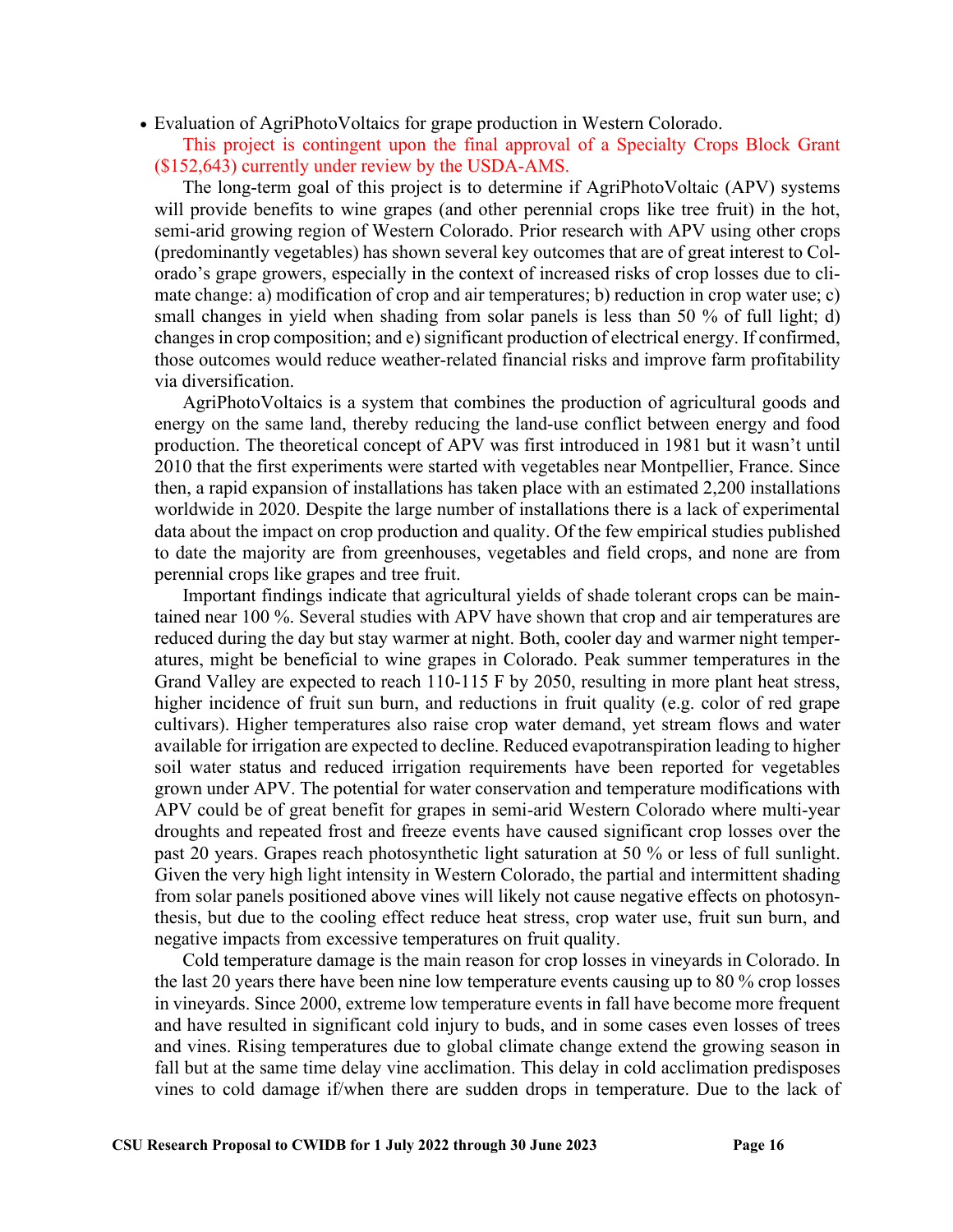acclimation buds, shoots, and trunks are now being damaged at much warmer temperatures than in years past. Based on the predicted changes in temperatures the risk for this type of cold damage will increase. APV systems may reduce this risk if indeed night temperatures remain elevated. Further, the structures required to hold the solar panels above the crop in APV systems could also be utilized to support frost netting (as well as bird netting, insect exclusion netting), potentially raising the temperatures even further by several degrees, thereby reducing or completely avoiding cold damage. Of note is that frost netting can be deployed even under windy conditions when wind machines - the traditional method of frost protection in Western Colorado - are not effective.

All vineyards in Western Colorado depend on irrigation for reliable production. However, long-term drought conditions are limiting how much water is available for irrigation, and rising temperatures due to global climate change will put further pressure on this strained water resource. Consequently, how APV systems may alter plant water use is of great interest to grape growers. Reductions in crop water use and/or increases in soil moisture have been reported for several irrigated crops. We anticipate that crop shading and lower crop temperatures under APV will result in lower vine water use, conservation of soil moisture, and reduced irrigation water requirements.

Research on APV is very limited and reports on the impact on crop composition are rare. No information is available for APV effects on the composition of grape berries. However, many studies have documented that excessive heat negatively affects grape and wine quality by reducing color (in red cultivars), acidity, tannins, flavonoids, in addition to increased fruit sun burn and berry shrivel causing yield losses. Hence, we postulate that lower temperatures under APV systems may have beneficial effects on grape quality, especially for early ripening cultivars. A delay in crop development and ripening which is frequently reported with APV will not be detrimental for cultivars ripening early to mid-season but might be detrimental for very late ripening cultivars.

Agricultural operations such as wineries and fruit packing and storage facilities are very high users of electricity. If electricity produced from APV systems can be used behind the meter it will lead to more financial resiliency from two factors: a) reduced costs to purchase electricity from the grid, and b) reduced risk of weather-related crop losses due to the temperature-mediating effect of the panels. Even in the event of crop failure growers would still receive revenue from the sale of energy back into the grid.

As a shade-tolerant plant, grapevines should be well suited to be grown in an APV system. High temperatures in Western Colorado frequently reach levels detrimental to photosynthesis and cause fruit sunburn. Shading and cooling through an APV system may indeed be beneficial for vine and fruit growth, and fruit quality.

The hypotheses for this project are a) that solar panels installed above grapevines in the semi-arid climate of Western Colorado reduce heat stress, cold temperature injury, fruit sun burn, and conserve soil water without reducing vine growth, fruit yield and quality; and b) that the addition of frost netting will greatly reduce crop losses from cold temperatures, especially the increasingly frequent extreme fall events and the less frequent late spring freezes. Frost netting can be used even during windy conditions when wind machines, which are the predominant method of frost protection, are not effective due to the lack of a temperature inversion.

Solar panels (60" x 40") will be installed above 6 rows of Chardonnay grapevines at the Western Colorado Research Center. Vines range in age from 2 to 6 years and are trained to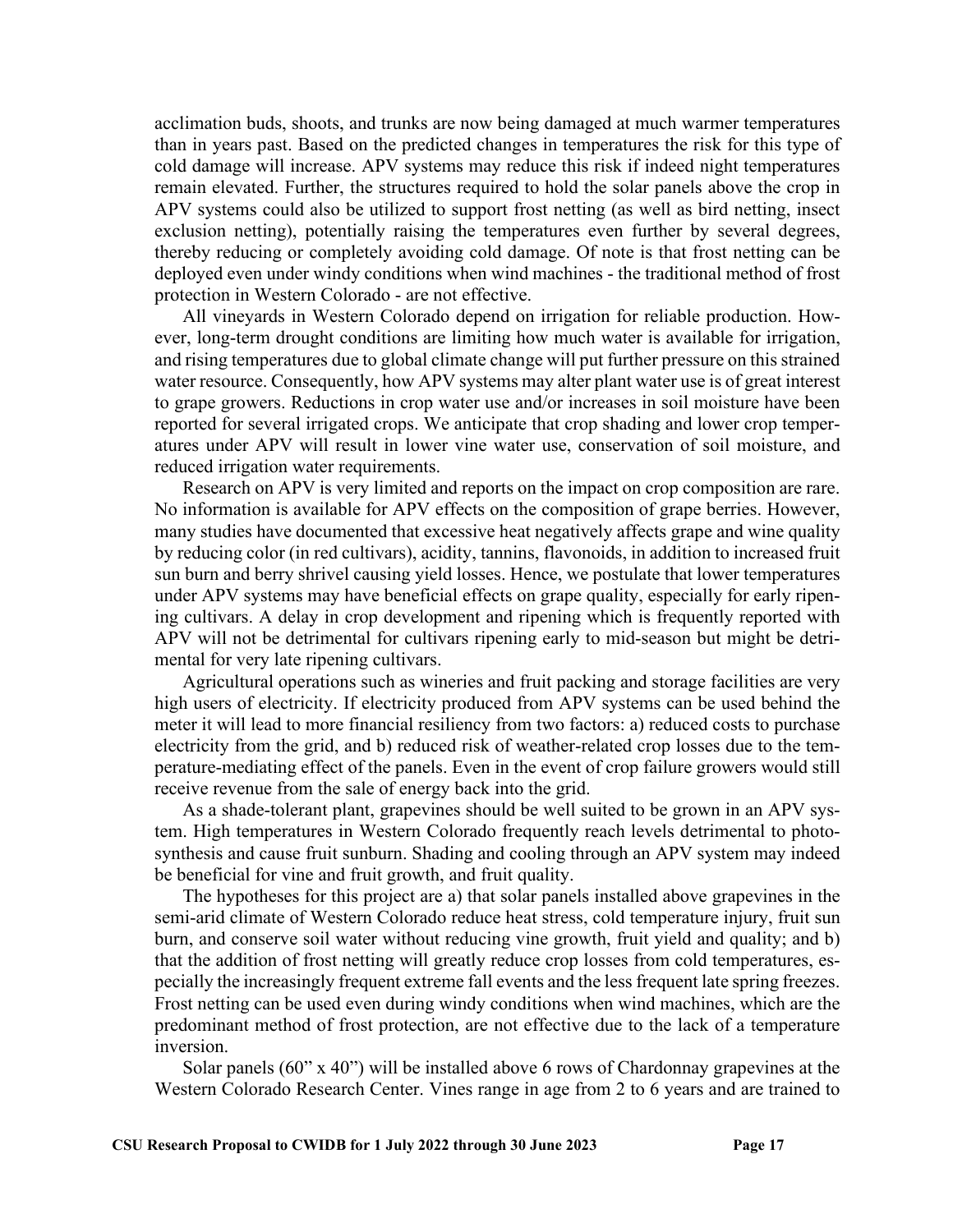a Vertical Shoot Positioning system. Vines are cordon-trained and spur-pruned. Row spacing is 10' with vines spaced at 5'. Irrigation is by drip or micro-sprinkler with grass and legume cover crops in the aisles. Row length is 440'. A 125' long section will be covered by solar panels (APV) while the remainder will serve as control treatment (Control). Solar panels will be attached to a frame at a height of 14', about 7-8' above the top of the grape canopy.

Environmental conditions (solar radiation, air and soil temperature, relative humidity, soil moisture, wind speed) will be continuously measured in both APV and Control. Data will be publicly available via CSU's CoAgMet and Viticulture program web sites. Frost nets will be deployed above the canopy numerous times during nights with either calm or windy conditions to investigate the effect on vineyard temperatures. Tests will be performed irrespective if there is a need for frost protection or not. In case of damaging frost events the severity of damage will be determined in both treatments. Potential impacts on bud cold hardiness will be determined via weekly controlled freezing tests during acclimation, in midwinter, and during deacclimation. Vine phenology (time of bud break, bloom, veraison, harvest) will be monitored. Leaf physiological measurements (gas exchange, temperature, water potential) will be taken throughout the season. Vine growth, yield, and fruit maturation will be evaluated following standard viticultural protocols. Bird netting will be deployed in APV above the vines with nets also covering the outsides. The severity of bird damage will be compared to that with side and over-row netting used in the Control. Fruit ripening and fruit quality at harvest will be determined using FTIR analyses with an OenoFoss analyzer. Photovoltaic energy production of the APV system will be recorded and the monetary value calculated using local power prices.

### **ENGAGEMENT / OUTREACH / COMMUNICATIONS**

The ever-increasing number of growers and wineries in the state means that individual consultations are a very inefficient, and costly way of providing information. We therefore propose to conduct our engagement / outreach primarily through industry workshops / seminars, formal presentations (e.g. at VinCO), and field days. We will also collaborate closely with the new Viticulture Extension Specialist, Charlotte Oliver, and assist her in developing her extension program.

Over the past two years, several workshops/seminars had to be postponed due to restrictions imposed in response to the corona virus pandemic. In collaboration with the Viticulture Extension Specialist, we plan to reschedule those events in early spring of 2023. The tentative schedule and locations are:

Grape pruning – Canon City, late March or early April 2023

Grape pruning – Fort Collins, late March or early April 2023

We will continue to use our web site to provide information resources for Colorado growers. Also, as part of the "Application of Crop Modeling for Sustainable Grape Production" project, current weather information from four vineyard sites in the Grand Valley is accessible to grape growers and the public via the internet. We will continue to service both the software and hardware for this weather station network.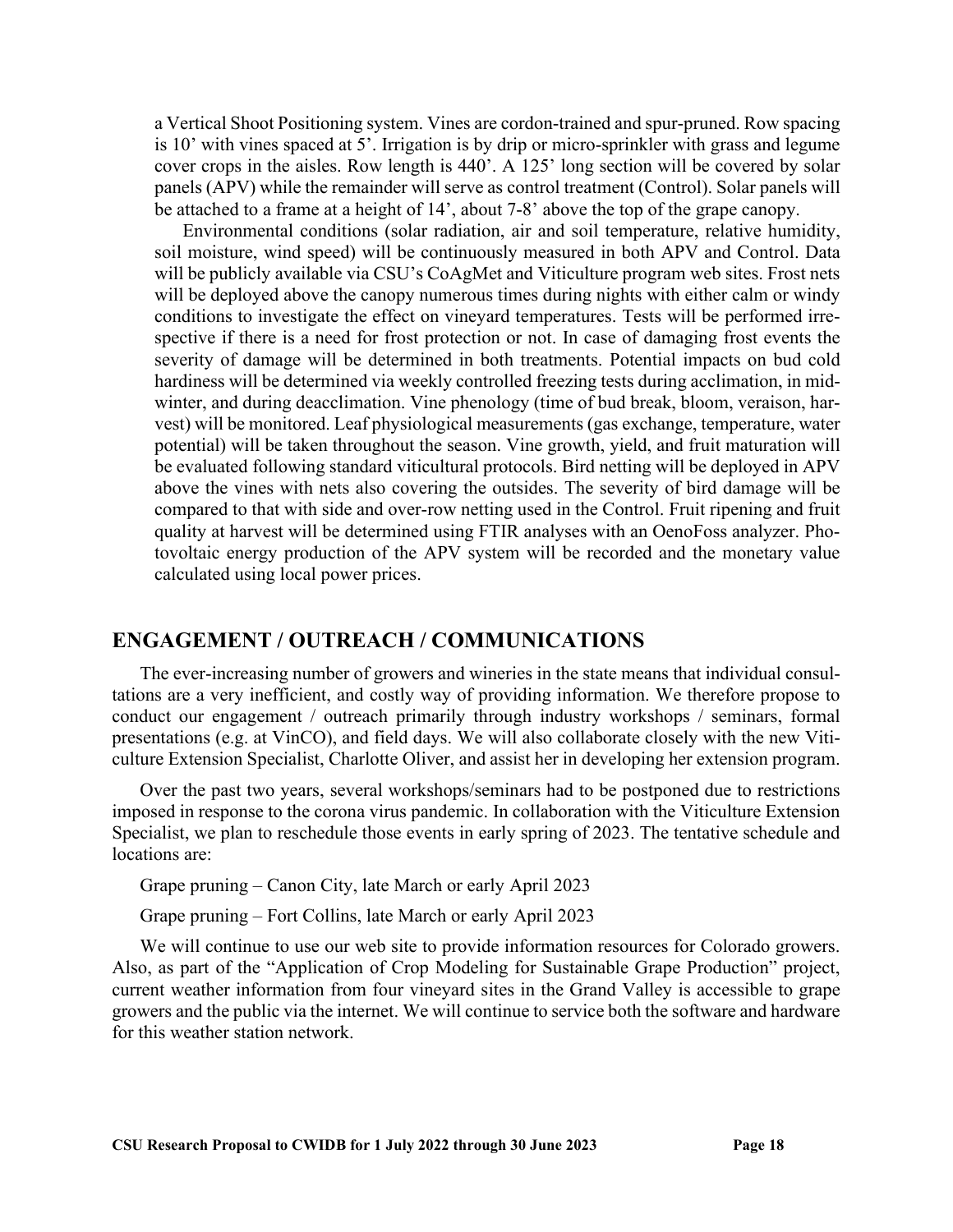### *1. Off-station research and demonstration plots*

The uptake of new research results and new production techniques is fastest when growers are directly involved in their development. One way of involving growers in research is to establish research plots on grower properties. Since 2013, we have established two replicated cultivar trials in grower vineyards. These sites will be used for industry education, such as the scheduled grape pruning workshop in late March / early April 2021 in Fort Collins. Another example of industry collaboration are several different vineyard sites in the Grand Valley where we monitor temperature profiles. The three new rootstock trials (one planted in 2017, one in 2018, and one in 2019) add to the growing list of off-station research plots. In spring of 2021 we replicated a crop load study with Chambourcin underway at WCRC-OM on a grower-cooperator's site. We will continue to use the vineyards at the Western Colorado Research Center in the first or early stages of testing of new methods and/or trials that carry a high risk of crop damage.

### *2. Colorado Wine Grower Survey*

Colorado State University has conducted this annual survey for more than 25 years. The survey will again be conducted in late autumn / early winter 2022. The data will be compiled, summarized and presented to the CWIDB as well as at the VinCO 2023 meeting. A summary will also be available via the viticulture web page.

## **DURATION**

The duration of this project will be from July 1, 2022 through June 30, 2023. However, the research activities that occur during this period will be a continuation and expansion of the entire mission, goals and objectives of the Colorado Wine Industry Development Board.

## **RESULTS**

Results of this project will be presented to the Wine Board directors in the form of semi-annual progress reports as well as reports at CWIDB board meetings. Up-to-date articles will be posted on the viticulture web page. Research results will also be presented to the general public locally through newsletter, web pages, presentations at CAVE and grower meetings, and/or state- and nation-wide through scientific presentations and journals.